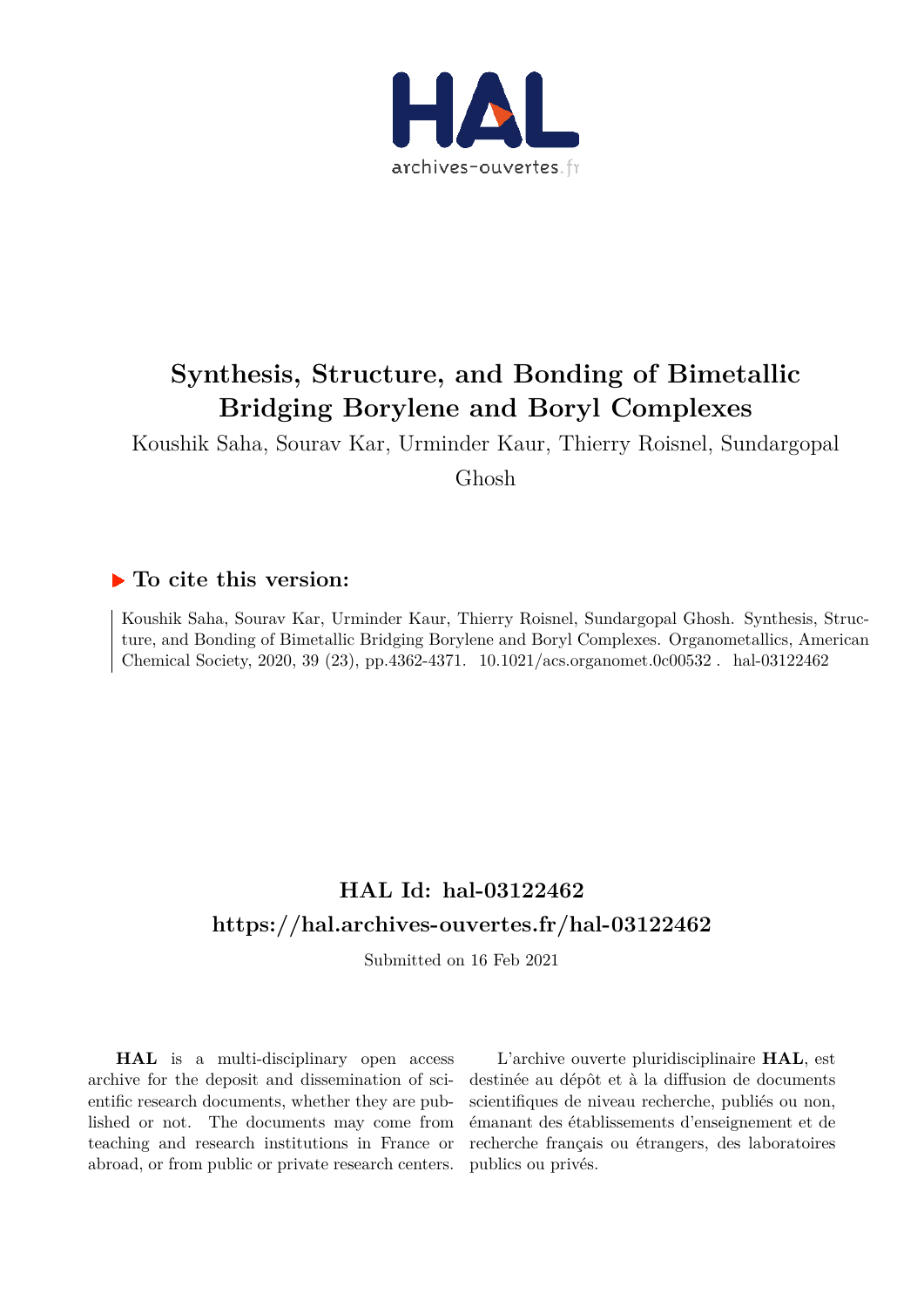## Synthesis, structure and bonding of bimetallic bridging borylene and boryl complexes

Koushik Saha,[a] Sourav Kar,[a],§ Urminder Kaur,[a],§ Thierry Roisnel[b] and Sundargopal Ghosh\*[a]

[a] Dr. K. Saha, Mr. S. Kar, Ms. U. Kaur, Prof. Dr. S. Ghosh

Department of Chemistry, Indian Institute of Technology Madras, Chennai 600036, India.

Tel: +91 44-22574230; Fax: +91 44-22574202 E-mail: sghosh@iitm.ac.in

[b] Dr. Thierry Roisnel

Univ Rennes, CNRS, ISCR (Institut des Sciences Chimiques de Rennes), UMR 6226, F-35000 Rennes, France

**ABSTRACT:** New synthetic route for the synthesis of diruthenium boryl complexes has been established. Thermolysis of an *arachno*-ruthenaborane, [(Cp\*Ru)2B3H8(CS2H)] (**1**) (Cp\* = *η*5-C5Me5) with phenyl acetylene, led to the formation of bridging boryl borylene complex as [(Cp\*Ru)2(*µ*-HBS2CH2-*κ2B:κ2S*){*µ*-B(C6H4)C(CH3)-*κ2B:κ2C*}] (**2**). In parallel to the formation of **2**, the reaction also yielded [(Cp\*Ru)(*μ*-H)BH{HC=C(H)Ph}{SC(H)S}] (**3a**) and [(Cp\*Ru)(*μ*-H)BH(PhC=CH2){SC(H)S}] (**3b**). To understand the reaction pathways for the formation of **2**, we have thermolyzed **1** in toluene that afforded ruthenium bridging bis(boryl) complex, [(Cp\*Ru)2(*µ*-HBS2CH2-*κ2B:κ2S*){*µ*,*η*2:*η*2-SBH}] (**4**) along with *nido*-ruthenathiaborane [(Cp\*Ru)2(Me)-  $(S_2B_2H_3]$  (5). *Nido*-5 is structurally and electronically similar with *nido*-[(Cp+Ru)<sub>2</sub>(S<sub>2</sub>C<sub>2</sub>Ph<sub>2</sub>)] (Cp+ =  $\eta$ <sup>5</sup>-C<sub>5</sub>Me<sub>4</sub>Et), which can be generated from the room temperature reaction of [(Cp+Ru)2(*μ*,*η*1:*η*1-S2)(*μ*,*η*2:*η*2-S2)] with diphenylacetylene. Thus, *nido-***5** can be defined as a true mimic of organometallic cluster *nido-*[(Cp+Ru)<sub>2</sub>(S<sub>2</sub>C<sub>2</sub>Ph<sub>2</sub>)]. Complex [(Cp+Ru)<sub>2</sub>( $\mu$ ,*n*<sup>1</sup>:*n*<sup>1</sup>-S<sub>2</sub>)( $\mu$ ,*n*<sup>2</sup>:*n*<sup>2</sup>-S<sub>2</sub>)] (6) the Cp<sup>\*</sup> analogue of  $[(Cp+Ru)_2(\mu,\eta^1:\eta^1-S_2)(\mu,\eta^2:\eta^2-S_2)]$ , can be isolated from the reaction of Li $[BH_2S_3]$  with  $[Cp*RuCl_2]_2$  along with a diruthenium boryl complex,  $[(Cp*Ru)_2(\mu,\eta\frac{1}{r};\eta^1-S_2)(\mu-S_2BH+\kappa\frac{1}{2}B\cdot\kappa\frac{2}{r};\kappa\frac{2}{r};\eta^2]$  (7) in which the boryl unit (S<sub>2</sub>BH) possesses no bulky heterocyclic ligand. Theoretical studies were performed to shed light on the bonding of these borylene and boryl complexes. The theoretical calculations reveal that the stability of these complexes is due to the strong interaction between the borylene and boryl unit with the ruthenium centers. Eval. sometistics at the Continuous continuous decreases), UMR 0226, F-35000 Recurs, Franco Endin (DV N) and The Continuous Continuous Continuous Continuous Continuous Continuous Continuous Continuous Continuous Continuou

Boron has enriched the coordination chemistry of both main group and the transition metals as it can form both electron precise (2c-2e) as well as electron deficient (3c-2e) bond/s with itself and other elements.1 As a result, different types of boron-containing compounds having unusual geometry and diverse reactivity, were reported over the years.2-3 Other than practical applications in organic chemistry, boron containing compounds have received significant attention in experimental as well as theoretical chemistry. Discovery of hydroboration reaction by H. C. Brown has surged the development of organoborane reagents.4,5 Hydroboration of carbon-carbon multiple bonds using different metal catalysts allowed this field to grow further.6 Note that, the introduction of boryl moiety into C=C or C≡C bond using hydroboration reaction is one of the most effective ways to synthesize organoboronates with high regio, chemo, and stereoselectivity.<sup>7</sup> As a result, valuable metal-based catalysts are developed that offer notable advancement in this field. The group 9 metal-based systems, in particular Rh and Ir complexes, are the most commonly employed catalysts used for such organic transformations.<sup>8</sup>

Although the reaction of alkyne/s with metallaborane/s was recognized in 1978, not many examples are known till date.9,10 Grimes *et al.* demonstrated the hydroboration reaction of  $[(CpCo)B<sub>4</sub>H<sub>8</sub>]$  with acetylene that led to the formation of metallacarborane cluster,  $[(C_{D}C_{D})C_{2}B_{3}H_{7}]$ <sup>9a</sup> Subsequently, Fehlner *et al.* examined the reactivity of a series of open clusters with alkynes, for example, *nido-*  $[(Cp*Ru)<sub>2</sub>(\mu-H)<sub>2</sub>B<sub>3</sub>H<sub>7</sub>]$ , *nido*- $[(Cp*Rh)<sub>2</sub>B<sub>3</sub>H<sub>7</sub>]$  and *arachno*-

 $[(PMe<sub>3</sub>)<sub>2</sub>IrH(CO)B<sub>8</sub>H<sub>12</sub>].<sup>10</sup> Interestingly, when the terminal$ or internal alkynes were treated with *nido*-[(Cp\*Ru)2(μ- $H$ <sub>2</sub>B<sub>3</sub>H<sub>7</sub>], this led to the formation of metallacarborane clusters.<sup>10a</sup> In contrast, the Rh-analogue *nido*clusters.10a In contrast, the Rh-analogue *nido-*  $[(Cp*Rh)_{2}B_{3}H_{7}]$  acts as alkyne cyclotrimerization catalyst.<sup>10a</sup> Subsequently, we have demonstrated the utility of *arachno*-  $[(Cp*RuCO)_2B_2H_6]$  as a catalyst for the cyclotrimerization of various terminal and internal alkynes.<sup>9c</sup> The usefulness of various borate and borane species of transition metals have also been established that yielded metal–vinylborane and alkeneborane complexes.11 As a result, we were interested to explore the reactivity of *arachno*-ruthenaborane  $[(Cp*Ru)<sub>2</sub>B<sub>3</sub>H<sub>8</sub>-(CS<sub>2</sub>H)]<sup>12</sup>$ , **1** with various alkynes. Herein, we describe the syntheses, structures and bonding of some unique ruthenium boryl borylene and boryl complexes.

### **Hydroboration of phenyl acetylene using** *arachno***- [(Cp\*Ru)2B3H8(CS2H)], 1**

Thermolysis of *arachno*-**1** with phenyl acetylene over 56 hours led to the formation of air and moisture sensitive purple solid **2** along with known **3a**-**b**11d. The reaction also yielded some unstable compounds in very low yields and as a result, the characterizations of these complexes were not possible. Complex **2** was isolated as 23% yield and was characterized by multi-nuclear NMR, IR spectroscopy, mass spectrometry and X-ray diffraction study. The 11B{1H} NMR spectrum of **2** showed a broad signal at  $\delta$  = 90.4 ppm. The <sup>1</sup>H NMR spectrum of **2** revealed a chemical shift at  $\delta$  = 1.36 ppm which is attributed to the methyl protons associated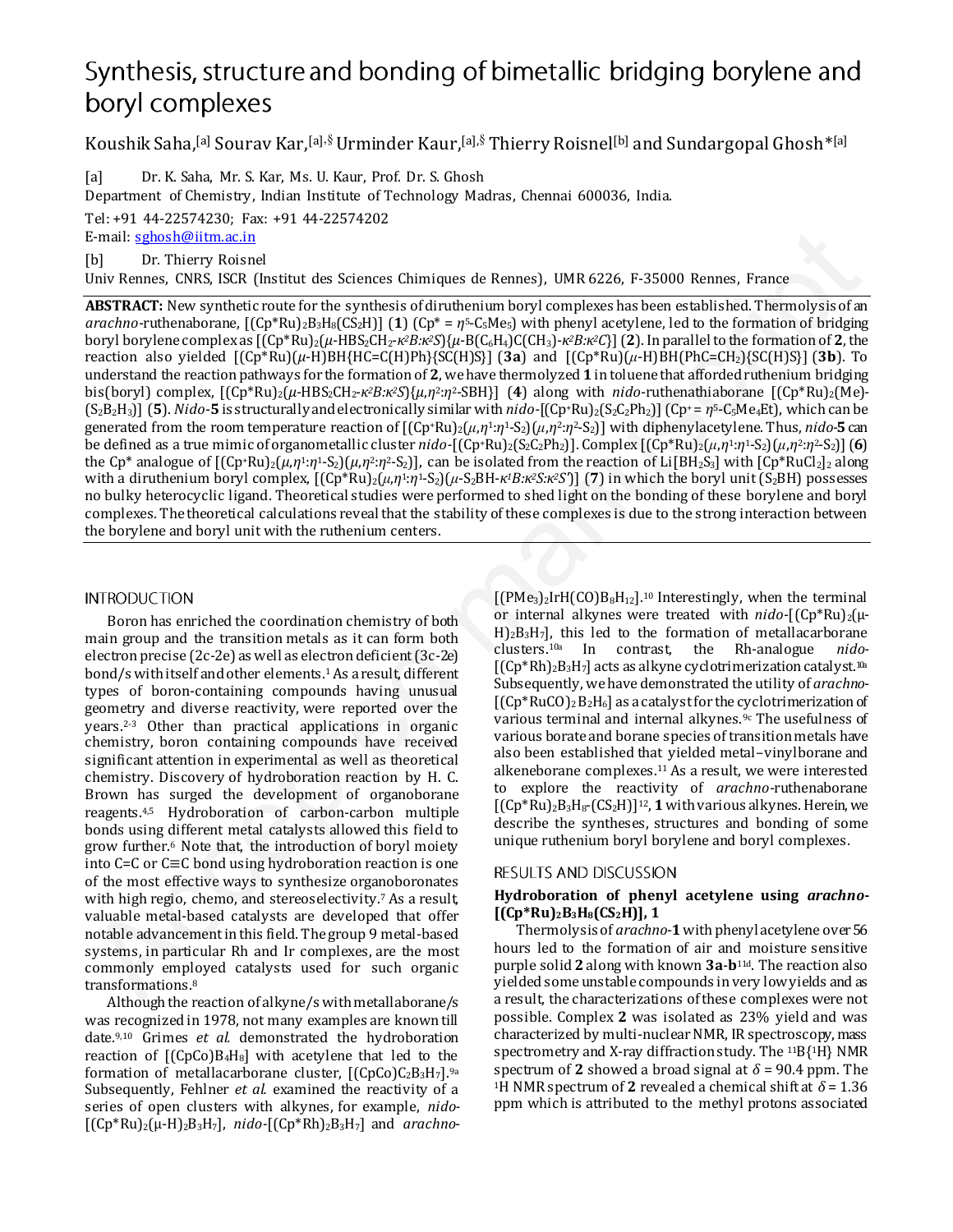with  $Cp^*$  units. The presence of aryl protons and carbon atoms were confirmed from the <sup>1</sup>H chemical shifts at  $\delta$ =





6.52-7.57 ppm and <sup>13</sup>C chemical shifts at  $\delta$  = 119.8-128.7 ppm, respectively. Two singlets at  $\delta$  = 4.10 and 3.59 ppm, observed in the 1H NMR spectrum of **2** have been assigned to methanedithiolate and another set of methyl protons respectively. The mass spectrometric data of **2** revealed isotopic distribution pattern at *m/z* 655.0649 corresponding to the molecular ion  $\{[M]^+ + H - B_2H\}$ .

The single crystal X-ray diffraction analysis was carried out on a suitable crystal of **2**, obtained by slow evaporation of hexane solution at 2 °C. The solid-state X-ray structure of **2**, shown in Figure 1(a), shows the structure as  $[(Cp*Ru)<sub>2</sub>(\mu-$ HBS2CH2-*κ2B:κ2S*){*µ*-B(C6H4)C(Me)-*κ2B:κ2C*}], in which a boryl ligand,  ${SCH_2SBH}$  and a borylene unit,  ${B(C_6H_4)}$ -C(Me)} bridged two ruthenium centers in {*µ,κ2:κ2*} fashion. Although compound **2** has two boron environments, the <sup>11</sup>B{<sup>1</sup>H} NMR spectrum shows only one signal at  $\delta$  = 90.4 ppm, which has been assigned to the borylene boron atom based on the similar chemical shift observed for transition metal borylene complexes along with the 1H-11B{1H} HSQC NMR data and theoretical NMR calculation (Figure S5 and Table S2).13 Note that, we did not observe any signal corresponding to the boryl boron in 11B{1H} NMR spectrum. However, the DFT calculation predicted the 11B chemical shift for the boryl boron for **2** at  $\delta$  = 70.6 ppm. This calculated value is comparable to the 11B signals of the two boryl groups in **4** (65.9 & 50.9 ppm), but is very different from that of **7** (27.7 ppm). The <sup>11</sup>B{<sup>1</sup>H} chemical shift at  $\delta$  = 90.4 ppm is due to the borylene boron which does not associate with any hydrogen. Therefore, any correlation between the  $\delta_B$  = 90.4 ppm and  $\delta_H$  = 8.70 ppm has not been observed in the 1H-11B{1H} HSQC NMR spectrum. The 1H-<sup>11</sup>B{1H} HSQC NMR spectrum is an indirect evidence that the <sup>11</sup>B chemical shift at  $\delta_B$  = 90.4 ppm is due to borylene boron. As  $\frac{1}{2\sqrt{2}}$  (52  $\frac{1}{2\sqrt{2}}$  and  $\frac{1}{2\sqrt{2}}$  and  $\frac{1}{2\sqrt{2}}$  and  $\frac{1}{2\sqrt{2}}$ <br>
Accepted manuscription and  $\frac{1}{2\sqrt{2}}$  and  $\frac{1}{2\sqrt{2}}$ <br>
(Fig. 1970). The straight state  $\frac{1}{2}$  and  $\frac{1}{2}$  and  $\frac{1}{2}$  a

The Ru-B1 distances  $(1.93(3)$  and  $2.137$  Å) are comparable to that of ruthenium μ-borylene complex  $[(Cp*Ru)<sub>2</sub>(\mu-H)<sub>2</sub>(BC<sub>6</sub>Me<sub>4</sub>H)]<sup>13a</sup>(2.047(4) and 2.049(4) Å).$  In contrast, the Ru-B2 distances  $(2.174(15)$  and  $2.195(15)$  Å) are reasonably shorter as compared to boryl complex  $[(Cp*Ru)<sub>2</sub>(\mu-H)(\mu-CO)(\mu-BCat)]$ ,<sup>14</sup> (2.26 Å) however, similar to that of [(Cp\*Ru)2(*µ*-HBS2CH2-*κ2B:κ2S*)2] <sup>15</sup> (2.197 Å). These dissimilar Ru-B bond lengths (Ru-B1 vs Ru-B2) indicate the presence of different boron centers in **2**. Complex **2** is a rare diruthenium complex that feature both the borylene and boryl unit. Gem-diborene species,  $[(Br)B{C_6H_4CH_2}PCy_2]$ -B(PMe<sub>3</sub>)] may be considered as one of such species in which both boryl and borylene units are present.<sup>16</sup>

It is reasonable to assume that four acute bite angles  $(\angle Ru1-B1-Ru_1 (74.21^\circ), \angle Ru1-B2-Ru_1 (68.5(5)^\circ), \angle Ru1-Bu_1$ S2-Ru 1 (61.04°) and  $\angle$ Ru1-C14-Ru 1 (74.88°)) bring the Ru centers to close proximity that resulted in a shorter Ru-Ru contact (2.4607(10) Å) as compared to that in *arachno*-**1** (2.9738(3) Å).12 Note that, a Ru-Ru single bond in **2** is inferred according to the effective atomic number (EAN) rule. From the solid-state structure of **2**, it is very clear that the {-C≡CH} unit of phenyl acetylene underwent hydroboration to generate {-C-CH3} unit, in which the C14- C16 distance of 1.526(19) Å falls within the carbon-carbon single bond distance.11d The B1−C11 bond distance of 1.575(19) Å is comparable to the unperturbed B−C bond distance, signifying the single bond character.15 Note that, structurally characterized known metal bridging-boryl complexes are very few since after the appearance of first X-ray structure of such complexes in 1990.1a In that context, complex **2** is interesting as the structure is simple and does not require any bulky ligand attached to the boron atom to stabilize the system.

The chemistry of transition metal-boryl complexes has been practised to understand the electronic and steric properties of boryl ligands and their influence on the reaction processes. Further, the involvement of group 9 metal-boryl complexes in metal-catalysed hydroboration were established and recent progress is mostly centred on the utilisation of boryl systems in the catalysis of diboration and C–H functionalization processes.7 An outstanding growth in metal-boryl complexes has been achieved by catalysis based on precious heavy metals. Often, Rh- and Irbased boryl complexes are used as catalysts and remain the most



**Figure 1.** Molecular structure and labelling diagram of **2** (a) and **4** (b): Selected bond lengths (Å) and angles (°) are: **2**: C16- C14 1.526(19), B1-C11 1.575(19), C15-S1 1.73(2), C15-S2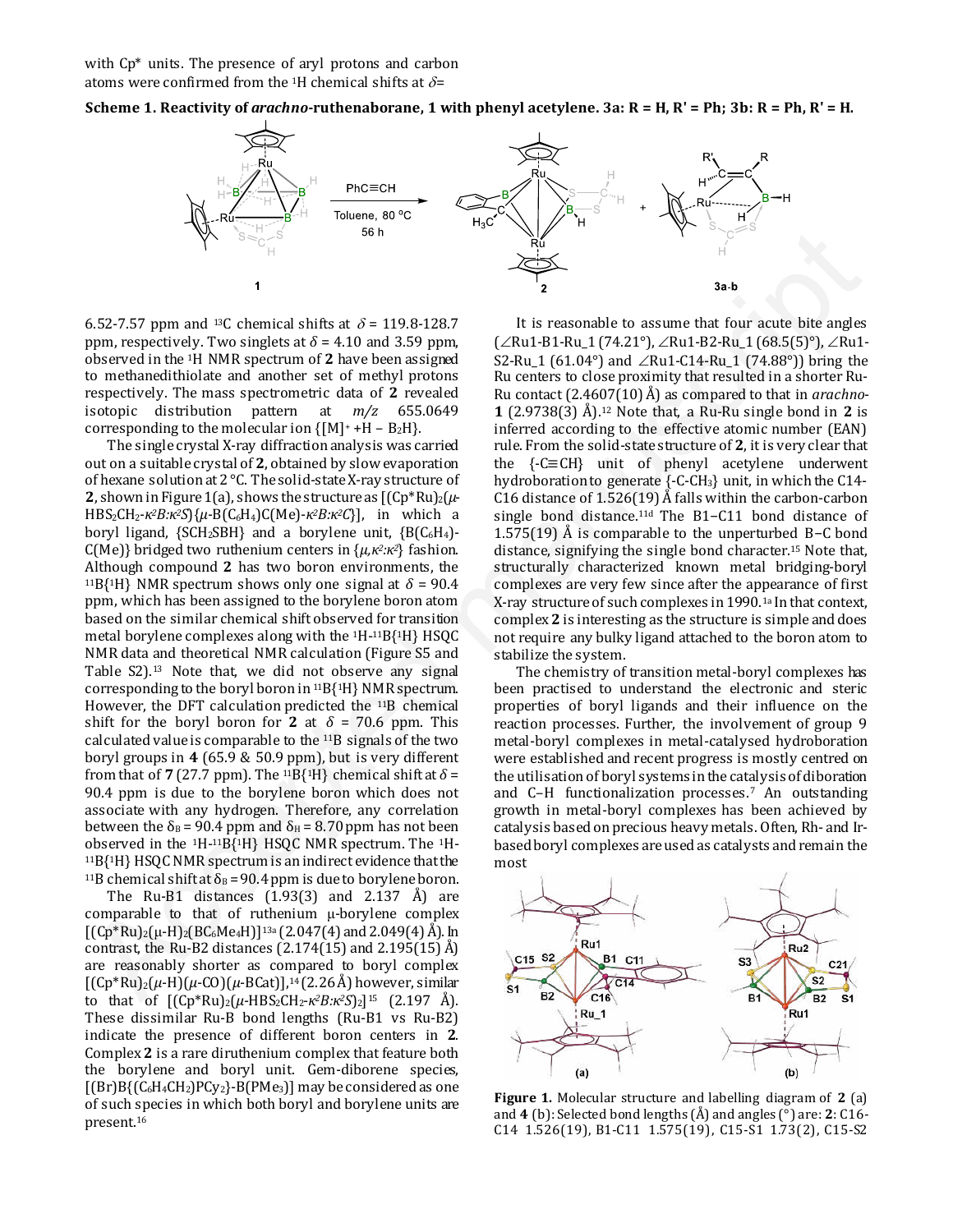1.822(17), Ru\_1-S2 2.401(3), Ru\_1-B2 2.195(15), Ru1-B2 2.174(15), Ru1-B1 1.93(3), Ru\_1-B1 2.137, S1-B2 1.852(17), Ru1-Ru\_1 2.4607(10); Ru1-B2-Ru\_1 68.5(5); **4**: Ru1-B1 2.111(13), Ru1-Ru2 2.6388(10), Ru1-B2 2.188(10), Ru2-B1 2.129(12), Ru2-B2 2.180(10), C21-S1 1.781(10), C21-S2 1.790(9), B1-S3 1.798(13), B2-S1 1.849(11); Ru2-S2-Ru1 67.94(7), Ru1-S3-Ru2 66.56(6), Ru1-B1-Ru2 77.0(4).

frequently employed catalysts for such transformations.8 In particular, the metal-catalyzed borylation of arenes produces functionalized arenes with regioselectivity that is typically determined by steric factors. This process does not require a chelating substituent to trigger catalyst activity.<sup>7</sup> Although complex **2** does not show any catalytic borylation, intramolecular borylation of the C-H bond of the arene ring is quite unique. In most of the cases, borylation of C-H bonds in arenes occurs by a different pathway in which the C-H bond is cleaved by orthometallation.<sup>7</sup> In this regard, complex **2** is a notable example where the C-H borylation occurred. We believe that, the  $CCH<sub>3</sub>$  moiety is formed via insertion of the alkyne moiety into transiently generated Ru-H bonds. In order to trace the source of hydrogens in the methyl group of  ${B(C_6H_4)C(Me)}$  unit in **2** and to get an insight on the formation of this boryl complex, hydroboration of **1** with deuterium labelled phenyl acetylene was carried out. The 1H and 2H NMR spectra evidently demonstrate that one of the hydrogens of methyl unit in the hydroborated complex  $(2<sup>p</sup>)$  is replaced by deuterium (Scheme S1, Figures S22 and S23) which confirms the possible source of one of the hydrogens in {CCH3} unit in **2** is the reactant alkyne. We also have tested the reactivity of **1** with other alkynes such as methyl propiolate, dimethyl acetylenedicarboxylate, cyclohexyl acetylene that led to either decomposition of the starting material or afforded no results. Although, we do not have any experimental evidences, looking at the structure of **2** it is reasonable to assume that **2** might have formed via insertion of the C≡C bond into transiently generated Ru-H bonds followed by the borylation of the arene unit. Upding denotes the controller of the systems of the manuscript of the system of the system of the system of the system of the system of the system of the system of the system of the system of the system of the system of t

To gain further insight into the bonding of the boryl borylene species **2**, computational studies were performed at the pbe1pbe/ def2-tzvp level of theory using DFT methods.17-20 The optimized structure of **2** is in well agreement with its solid-state structure. The molecular orbital (MO) analysis of **2** reveals a large HOMO-LUMO gap of 3.234 eV. Based on MO analysis, it is evident that the HOMO of **2** shows the overlap of *p* orbitals of the boron atoms with the *d* orbitals of both Ru atoms (Figure 2(a)). Whereas, the HOMO-11 reveals the overlap of the donut like ring face of the  $d_z$ <sup>2</sup> orbitals of both Ru centers signifying strong bonding interaction between two Ru atoms (Figure 2(b)). Furthermore, the Wiberg bond index (WBI) of 0.3753 between Ru centers validates the Ru-Ru bonding interaction.21 The natural charge analysis also shows that the B atoms act as donor, whereas the Ru atoms act as acceptor (Table S1). In addition, the Laplacian electron density plot of **2** reveals the bonding scenario of the plane perpendicular to the Ru-Ru bond. As shown in Figure 2(c), an area of charge concentration along the C16–C14 bond is very prominent. The calculated C14-C16 bond length of 1.505 Å (exp. 1.534(17) Å) indicates the presence of a single bond. The WBI value of 1.0433 between C16 and C14 atoms also indicates single bond interaction, which is further supported by NBO analysis (Figure S29).

### Bimetallic bridging bis(boryl) complex,  $[(Cp*Ru)_2(\mu-\mu)]$ **HBS2CH2-***κ***2B:***κ***2S){***µ***,***η***2:***η***2-SBH}], 4**

The formation of bridging boryl borylene species, **2** from the reaction of **1** with alkyne was somewhat unusual, specially the hydroboration of alkyne and C-H borylation of



**Figure 2.** (a) HOMO and (b) HOMO-11 of the boryl borylene species **2**. (c) Laplacian electron density plot of the plane perpendicular to Ru−Ru bond; Solid red lines indicate areas of charge concentration ( $\nabla^2 \rho(r) < 0$ ), while dashed black lines show areas of charge depletion  $(\nabla^2 \rho(r) > 0)$ . Blue dots indicate bond critical points (BCPs)].

the arene ring. From the solid-state X-ray structures of **2** and **1**, it is apparent that they are structurally related as the former (**2**) is a derivation from the latter (**1**) and both the species contain  ${({Cp*Ru)_2}}$  and  ${S_2CBH}$  units. Also, we believe that there must be an intermediate which reacts with the alkyne to produce the hydroborated species **2**. Thus, we carried out the thermolysis of **1** in toluene with and without alkyne. The reaction without alkyne led to the formation of orange **4** and green **5** in 17 and 10% yields respectively. Both the complexes were separated by thin layer chromatography using hexane/ $CH_2Cl_2$  (80:20) as eluents. They have been characterized by multi-nuclear NMR, IR spectroscopy, mass spectrometry and X-ray diffraction studies.

The 11B{1H} NMR spectrum of **4** showed two resonances at  $\delta$  = 65.9 and 50.9 ppm which are upfield shifted as compared to **2**. The presence of Cp\* ligand in **4** was confirmed from the <sup>1</sup>H chemical shift at  $\delta$  = 1.73 ppm. This was further supported by the 13C{1H} NMR spectrum. The <sup>1</sup>H NMR spectrum also showed a resonance at  $\delta$  = 6.24 ppm that is due to the presence of  $BH<sub>t</sub>$  proton/s. The mass spectrometric analysis of **4** showed an ionized peak at *m/z =* 596.0003 corresponding to {[M] <sup>+</sup> + H – BH}. Suitable crystals for **4** were obtained by the slow evaporation of a hexane/CH<sub>2</sub>Cl<sub>2</sub> (80:20) solution at 2  $\degree$ C that allowed us to perform the X-ray diffraction study.

The solid-state X-ray structure of **4**, shown in Figure 1(b), reveals the structure of **4** as a bridging bis(boryl) complex of ruthenium. Two of the boryl units, {HBS} and  ${HBSCH}_2S$  are attached perpendicular to  ${Cp*Ru}$  units in (*µ-κ2:κ2*)fashion and the boron atoms reside on the same face unlike in **2**. The avg. B-S bond distance of 1.824 Å is in accord with the sum of the covalent radii of B and S however, shorter as compared to  $[(Cp*Ru)<sub>2</sub>(\mu-HBS<sub>2</sub>CH<sub>2</sub>$ *κ2B:κ2S*)2] (1.7885 Å).15 Similarly, the avg. C-S bond distance of 1.785 Å in methanedithiolate unit of **4** is within the single bond distance.<sup>22,23</sup> The <sup>1</sup>H chemical shift at  $\delta$  = 2.84 ppm and a resonance at  $\delta$  = 40.3 ppm in <sup>13</sup>C{<sup>1</sup>H} NMR spectrum confirms the presence of methanedithiolate ligand in **4**. The Ru-Ru bond distance of 2.6388(10) Å in **4** is significantly shorter as compared to the ruthenium oxo-boryl species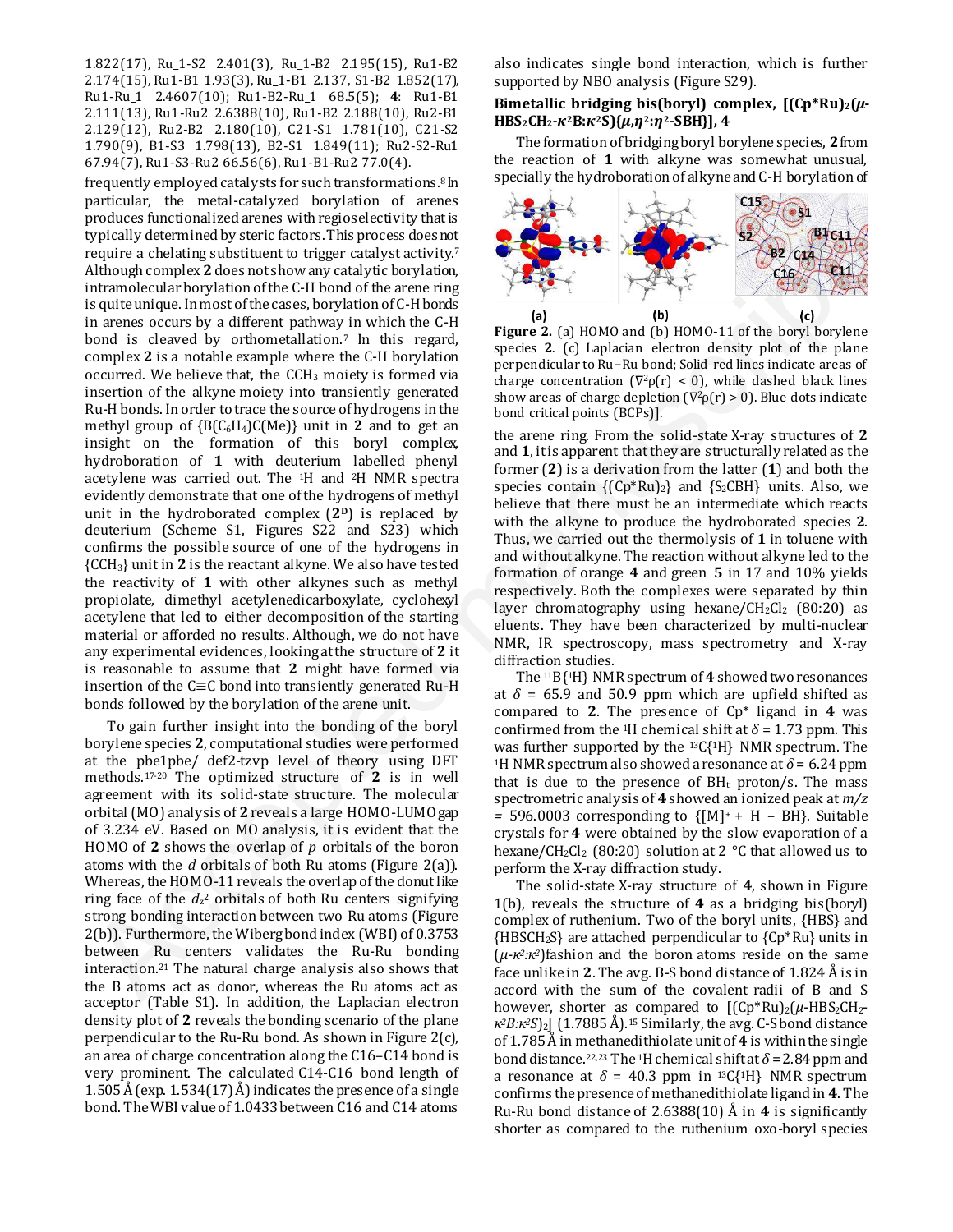$[{Cp*Ru(\mu-H)}_3(\mu_3-BO)(\mu_3-H)]$  (avg. 2.7162 Å).<sup>24</sup> This shortening of bond length may be due to the presence of two bridging S atoms that bring the two ruthenium centers closer forming acute angles with them. The average Ru-B bond distance of 2.152  $\AA$  is comparatively shorter as compared to [{Cp\*Ru(*µ*-HBS2CH2-*κ2B:κ2S*)}2] <sup>15</sup> (2.185 Å). The shorter Ru-S bond lengths in {HBSCH2S} unit compared to

#### **Scheme 2. Thermolysis of** *arachno***-ruthenaborane, [(Cp\*Ru)2B3H8(CS2H)], 1.**



that of {HBS} unit in **4** suggests that the sulfur atom of former approaches the ruthenium centers more closely as compared to that of latter. Whereas, the boron atom of the {HBS} unit approaches the ruthenium centers more closely as compared to {HBSCH2S} unit.

Although it seemed that the boryl species **4** is the intermediate for the formation of **2**, reaction of **4** with phenyl acetylene yielded no traces of **2**. Nonetheless, the availability of this boryl species **4** allowed us to compare its bonding and electronic structure with other diruthenaboryl species with the aid of computational studies. The MO analysis reveals that the HOMO-LUMO gap of **4** (4.27 eV) is reasonably larger as compared to that of **2**. Further, the Ru-Ru bonding interaction of **4** is depicted in HOMO-3 where the donut like ring face of the  $d_{z}$ <sup>2</sup> orbitals are overlapped (Figure 3(a)). The Ru-Ru bonding interaction is further verified by WBI (0.3754) and Laplacian electron density plot (Figure 3(b)). The covalent character of Ru1-Ru2 bond has also been reflected by the positive value of electron density  $(\rho_b = 0.0681)$  and a negative value of the energy density  $[H(r) = -0.0205]$  at bcp. Although the natural charges at both the Ru centers (acceptor) of **4** is comparable with that of **2**, the natural charges at B atom of the borylene unit of **2** is significantly higher as compared to boryl borons in **2** and **4**(Table S1).

Along with the formation of **4**, compound **5** was isolated as green solid. The 1H NMR spectrum of **5** showed two chemical shifts at  $\delta$  = 1.68 and 1.60 ppm due to the methyl protons of Cp\* ligands. Further, the presence of boron was confirmed by <sup>11</sup>B chemical shift, appeared at  $\delta$  = 13.5 ppm. The mass spectrometric analysis revealed an isotropic distribution pattern at  $m/z$  566.0492  $\{[M]^+ + H - BH]\}$ .

The X-ray diffraction studies, performed on a single crystal of **5**, obtained from slow evaporation of hexane/CH<sub>2</sub>Cl<sub>2</sub> (70:30) solution of **5** at 2  $\textdegree$ C, revealed its identity as *nido*-[(Cp\*Ru)<sub>2</sub>(Me)(S<sub>2</sub>B<sub>2</sub>H<sub>3</sub>)]. The solid-state Xray structure of *nido-***5**, shown in Figure 4(a), clearly



displays a  ${S_2B_2H_3}$  unit, attached to two  ${CD^*Ru}$  units. The Ru-Ru bond distance of 2.878(2) Å is considerably shorter as compared to ruthenaborane species,  $[(Cp*Ru)_2(B_3H_9)]^{\Sigma}$  $(2.9689(17)$  Å). The B-S bond distance of  $1.87(2)$  Å is in agreement with the sum of the covalent radii of B and S atoms.15 The molecular structure of **5** can be considered as a dimetallaheteroborane analogue of *nido*-[B<sub>6</sub>H<sub>10</sub>], in which one apical BH and one basal BH atom is subrogated by {Cp\*Ru} and {Cp\*RuMe} fragments respectively and other two basal BH units are subrogated by two S atoms. The core of **5** is similar with ruthenaborane,  $[(Cp*Ru)_2(\mu H_2(S_2B_2H_4)]^{26}$ . Note that one methyl group is attached to one of the Ru atoms in **5** and the chemical shift for this methyl protons appeared at  $\delta$  = -0.20 ppm in <sup>1</sup>H NMR spectrum. The bridging hydrogens as well as terminal hydrogens associated with boron atoms were located crystallographically. They were further confirmed by 1H NMR that shows resonances at  $\delta$  = 3.50, 3.12 and -4.44 ppm, which are attributed to two  $BH<sub>t</sub>$  and one B-H-B proton/s respectively. If one considers that {Cp\*Ru}, {B2H3}, (*μ*3-S) and (Me) unit contribute 1, 5, 4 and 1 electrons to the cluster bonding framework respectively,27 then **5** possesses eight skeletal electron pairs (SEP), one SEP lesser than [(Cp\*Ru)2(μ-H)2(S2B2H2)]26. Therefore, *nido-***5** is considered as electronically unsaturated species and may be potential to react with electron rich species. As shown in Figure 4(b), *nido*-**5** is analogous to *nido*- $[B_6H_{10}]$  and structurally similar with organometallic analogue  $[(Cp+Ru)_{2}S_{2}C_{2}Ph_{2}]$ .<sup>28</sup> The {B2H3} unit of *nido-***5** provides 5 skeleton electrons for Here of the system is a significant of the system is a significant of the system of the system of the system of the system of the system of the system of the system of the system of the system of the system of the system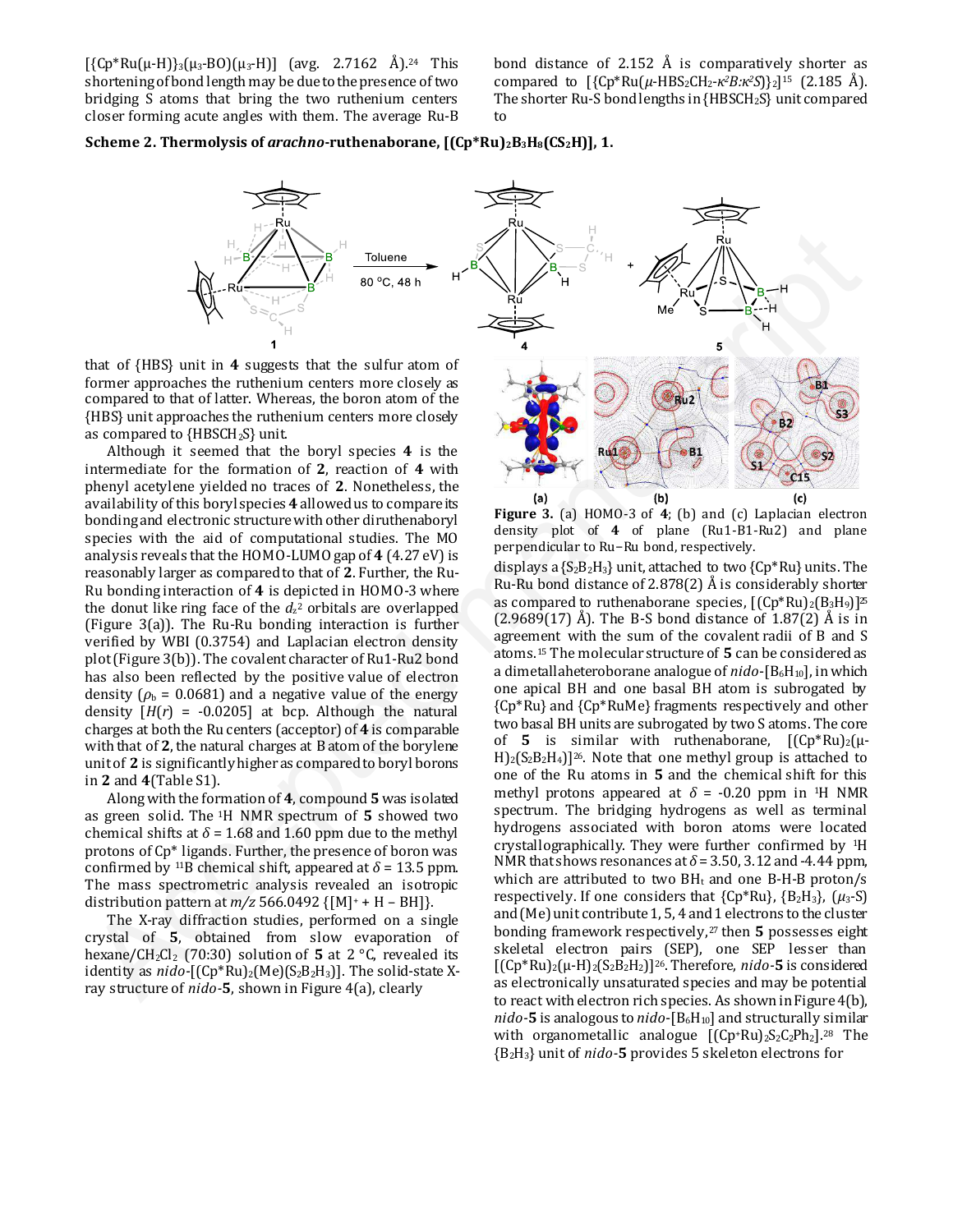

**Figure 4.** (a) Molecular structure and labelling diagram of **5**: Selected bond lengths (Å) and angles (°) are: Ru1-B1 2.111(13), Ru1-B2 2.188(10), Ru2-B1 2.129(12), Ru2-B2 2.180(10), Ru1- Ru2 2.6388(10), Ru1-S2 2.365(3), C21-S1 1.781(10), C21-S2 1.790(9), B1-S3 1.798(13), B2-S1 1.849(11); S1-C21-S2 113.4(5), Ru1-B1-Ru2 77.0(4). (b) schematic representation of  $[(Cp+Ru)_{2}S_{2}C_{2}Ph_{2}].$ 

**Scheme 3. Synthesis of disulfide complexes of ruthenium** 



cluster bonding, whereas  ${C_2Ph_2}$  moiety of  $[(Cp+Ru)_2S_2]$  $C_2Ph_2$ ] provides 6 skeleton electrons towards the cluster bonding. The missing one skeleton electron of *nido-***5** is achieved from the exo-polyhedral  $CH<sub>3</sub>$  group attached to one of the Ru centers and thus becomes electronically similar with  $[(Cp+Ru)<sub>2</sub>S<sub>2</sub>C<sub>2</sub>Ph<sub>2</sub>]$ . As shown in Figure 5, the HOMO-9 of *nido-***5** reveals the bonding orbitals of Ru-CH<sup>3</sup> bond. From the NBO analysis and Laplacian electron density plot, a high electron density is observed along the B-B and B-H-B (3c-2e) bonds of *nido-***5** and the C-C bond of  $[(Cp+Ru)<sub>2</sub>S<sub>2</sub>C<sub>2</sub>Ph<sub>2</sub>]$  (Figures S30-S33). Further, both theoretical and experimental structural parameters of *nido-***5** and  $[(Cp+Ru)_{2}S_{2}C_{2}Ph_{2}]$  clusters are comparable. Thus, *nido-***5** can be defined as a true mimic of organometallic cluster *nido-*[(Cp+Ru)2S2C2Ph2]. Note that, besides *nido-***5**, there are several structurally characterized metallaboranes known that mimic classic organometallic clusters.2b Scheme 3. Symbol of the Gill 1983<br>
Accepted manuscript (S)<br>
Accepted manuscript (S)<br>
THE FIT, 241<br>
THE FIT, 241<br>
THE FIT, 241<br>
Accepted manuscript (S) and a regular control in the complex of the symbol of the manuscript<br>



#### **Diruthenium boryl complex, 7**

Ruthenium disulfide complex  $[(Cp+Ru)_2(\mu,\eta^1:\eta^1$ -S2)(μ,η<sup>2</sup>:η<sup>2</sup>-S2)], <sup>28</sup> made by Rauchfuss *et al.* in 1999, is a good precursor to synthesize *nido*-[(Cp+Ru)<sub>2</sub>S<sub>2</sub>C<sub>2</sub>Ph<sub>2</sub>] when reacted with phenyl acetylene. Interestingly, the Cp\* analogue of this disulfide species,  $[(Cp*Ru)<sub>2</sub>(\mu,\eta<sup>1</sup>:\eta<sup>1</sup>)]$  $S_2$ [ $\mu$ ,  $\eta^2$ : $\eta^2$ - $S_2$ ], **6** can also be isolated from the room temperature reaction of  $Li[BH<sub>2</sub>S<sub>3</sub>]$  and  $[Cp*RuCl<sub>2</sub>]$ <sub>2</sub>. Along with the formation of **6**, the reaction also yielded another

green complex **7**. Both the complexes **6** and **7** were separated using thin layer chromatography with 33 and 19% yields. Complex **6** was characterized in comparison of its spectroscopic data with  $[(Cp+Ru)_2(\mu,\eta^1:\eta^1-S_2)(\mu,\eta^2:\eta^2-Y_1]^2]$ S2)],<sup>28</sup> and an X-ray diffraction analysis shows **6** as the Cp\* analogue of  $[(Cp+Ru)_2(\mu,\eta^1;\eta^1-S_2)(\mu,\eta^2;\eta^2-S_2)]^{28}$ . The HOMO of **6** displays the donating property through the *p*-orbitals of sulfur atoms and the *d*-orbitals of Ru centers (Figure S27).

Along with the formation of disulfide species **6**, complex **7** was isolated. The 11B{1H} NMR spectrum shows a signal at  $\delta$  = 27.7 ppm that suggests the presence of one boron environment. The chemical shift at  $\delta$  = 1.78 ppm in <sup>1</sup>H NMR spectrum is due to the presence of Cp\* protons. Presence of terminal hydrogen associated with boron atom was confirmed by <sup>1</sup>H NMR spectroscopy ( $\delta$  = 6.72 ppm). The mass spectrometry (ESI+ mode) showed an intense isotopic distribution pattern at *m/z* 612.9529 [M]+. Nonetheless, all the spectroscopic data along with mass spectrometric data were not adequate enough to predict the molecular structure of **7**. Therefore, the single crystal X-ray diffraction analysis on a suitable crystal of **7** was necessary to reveal its identity.

The solid-state X-ray structure of **7**, shown in Figure 6, depicts the structure as diruthenium boryl species, [(Cp\*Ru)2(*μ*,*η*1:*η*1-S2)(*μ*-S2BH-*κ1B:κ2S:κ2Sʹ*)], in which one boryl ligand {SBHS} is bridged between two {Cp\*Ru} units in (*μ*-*κ1:κ2:κ2*) fashion (Table 1).14,15,29 Both the ruthenium centers (Ru1 and Ru2) in **7** are in pseudo-octahedral environments. The boryl ligand binds with both the ruthenium centers orthogonally with the Ru-S-Ru angles of 94.78(2) and 94.42(2)°. The Ru-B bond length of 2.284(3) Å is significantly longer as compared to ruthenium boryl complex  $[RuH(CO)(PPh_3)$   ${B(NCH_2PPh_2)_{2}C_6H_4}$ ? (2.077(6) Å). The avg. Ru-S bond distance of 2.3751 Å in **7** is within the single bond distance as observed in ruthenium dithioformato complex [{Cp\*Ru (*µ*,*η*3-SCHS)}2] <sup>15</sup> (2.3733 Å). The S-S bond distance of 1.9985(9) Å is significantly shorter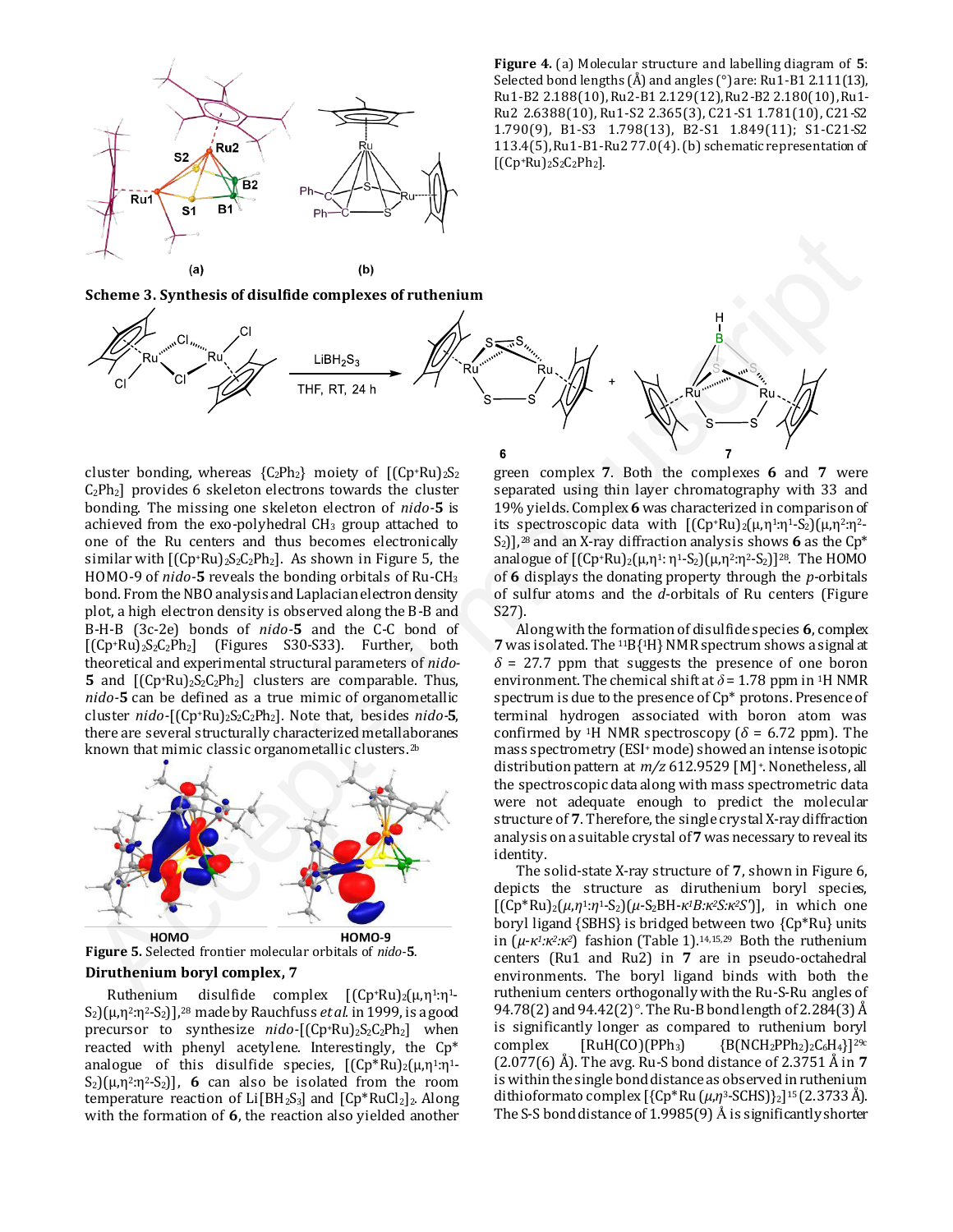than typical disulfide bond (2.05 Å). The B-S bond distances in **7** (1.809(3) and 1.826(3) Å) are within the range of single bond distance as observed in other transition metal-boron species.15,22 This type of ruthenium complex stabilized by simple boryl ligand is unique and not many examples of this kind are known.

To understand the bonding situation in **7**, the computational studies have been performed at the pbe1pbe/def2-tzvp level of theory. The HOMO-LUMO



### **Table 1. Selected structural parameters and 11B chemical shifts of ruthenium boryl complexes**14,15,29

|                                                                                                                              |                              |                      | S <sub>1</sub>                                                                                                                                                                                                                                                                                                | S3                           |             |
|------------------------------------------------------------------------------------------------------------------------------|------------------------------|----------------------|---------------------------------------------------------------------------------------------------------------------------------------------------------------------------------------------------------------------------------------------------------------------------------------------------------------|------------------------------|-------------|
| Table 1. Selected structural parameters and <sup>11</sup> B chemical shifts of ruthenium boryl complexes <sup>14,15,29</sup> |                              |                      | Figure 6. Molecular structure and labelling diagram of 7.<br>Selected bond lengths (Å) and angles (°) are: Ru1-S1 2.2599(6),<br>Ru1-B21 2.284(3), Ru1-S4 2.4655(6), Ru2-S3 2.1916(6), Ru2-<br>S2 2.4341(6), S1-S3 1.9985(9), B21-S2 1.809(3), B21-S4<br>1.826(3); S2-B21-S4 105.76(16), S2-B21-Ru1 73.28(10). |                              |             |
| <b>Boryl</b> complexes                                                                                                       | <sup>11</sup> B NMR<br>(ppm) | $d(M-B)(Å)$          | Complexes                                                                                                                                                                                                                                                                                                     | <sup>11</sup> B NMR<br>(ppm) | $d(M-B)(Å)$ |
| Ph<br>OH<br>Tol<br>Tol<br>OC,<br>OC                                                                                          | 47.0                         | 2.075(4)             | $Sime3$ SiMe <sub>3</sub><br>OC''<br>SiMe <sub>3</sub><br>ОC<br>ĊI                                                                                                                                                                                                                                            | 60.3                         | 2.115(2)    |
| н<br>PMe <sub>3</sub><br>ОC                                                                                                  | $-28.9$                      | 2.243(8)             | Br<br>$B = NMe2$<br>OC"<br>оc<br>NM <sub>e2</sub>                                                                                                                                                                                                                                                             | 38.2                         | 2.173(3)    |
| PPh <sub>2</sub><br>$\overline{C}$<br>$-PPh3$<br>·Rù-<br>H<br>$\dot{\mathsf{PPh}}_2$                                         | 61.3                         | 2.077(6)             | P <sup>t</sup> Bu <sub>2</sub><br><sub>mm</sub> CO<br>CI.<br>$-PtBu2$                                                                                                                                                                                                                                         | 44.8                         | 2.022(4)    |
|                                                                                                                              | 53.7                         | 2.230(4)<br>2.290(4) |                                                                                                                                                                                                                                                                                                               | 43.9                         | 2.307(6)    |
| SiMe <sub>3</sub><br>OC<br>PMe <sub>3</sub><br>CI.<br>cо<br>ĊO                                                               | 110.5                        | 2.137(2)             | CС<br>C.<br>$PCy_3$                                                                                                                                                                                                                                                                                           | 43.4                         | 2.0424(19)  |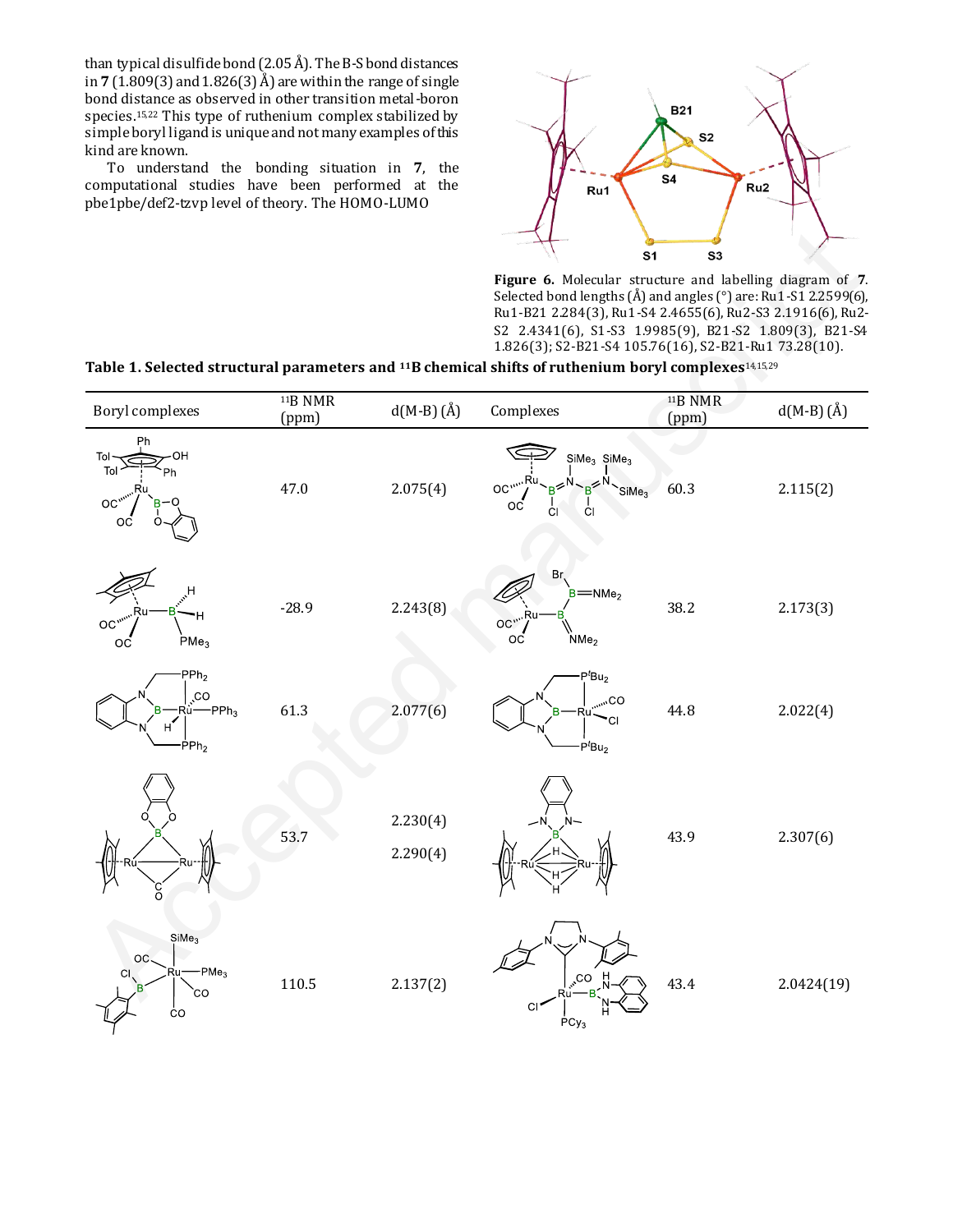

energy gap for **7** of 2.72 eV is quite smaller as compared to other boryl species **2** and **4**. The HOMO-1, HOMO-12 and HOMO-14 of **7** reveal the bonding scenario of the boryl unit with Ru and S centers (Figures 7a and S28). The Laplacian electron density plot along the Ru1-B21-S4 plane of **7** shows high charge concentrations (Figure 7(b)). In addition, the BCPs between Ru-S, Ru-B and B-S bonds clearly indicate strong bonding interactions (Figure 7(b)). The natural charge at B atom of the boryl unit in **7** is negative, whereas for **2** and **4** the values are positive (Table S1). The negative natural charge of B atom in **7** may be arrived due to the highly positive natural charges of other four sulfur atoms.



**Figure 7.** (a) HOMO-1 of **7**. (b) Laplacian electron density plot of **7** along Ru1-B21-S4 plane.

The availability of various structural data for species **2**, **4** and **7** allowed us to perform a structural comparison with known ruthenium boryl species as listed in Table 1.14,15,29 In general, the metal center influences the structural parameters of the attached ligands. Therefore, comparing the bond distances between the metal/s and ligand/s in a complex a general conclusion on the role of metal-ligand interaction can be drawn. For example, the Ru-B bond distances in **2** (2.1108 Å) and **4** (2.152 Å) are within the Ru-B single bond distance similar to ruthenium-boryl species, such as [{Cp\*Ru(*µ*-HBS2CH2-*κ2B:κ2S*)}2] <sup>15</sup> (2.1955 Å) and  $[(SiMe<sub>3</sub>)-(PMe<sub>3</sub>)(CO)<sub>3</sub>RuB(Cl)(C<sub>6</sub>HMe<sub>4</sub>)]<sup>29h</sup> (2.137(2) Å)$ (Table 1). However, the Ru-B bond distance of 2.284(3) Å in

**7** is considerably longer as compared to **2** and **4**. The bridging {SCH2S} ligand in **2** and **4** may be accountable to keep the boryl units in close proximity with the metal centres.

The <sup>11</sup>B NMR is an important tool for the elucidation of structures of boron complexes.30 Thus, to get some insight into the variations in the attachment and bonding of the ligands in these boryl species, we have analyzed the 11B chemical shift values of the species, listed in Table 1. The 11B chemical shift values of the bridging boryl complex **4** are comparable with that of bridging bis(boryl) complex [(Cp\*Ru)2(*µ*-HBS2CH2-*κ2B:κ2S*)2].15 This may be due to the presence of a similar type of boryl ligand {HBS<sub>2</sub>CH<sub>2</sub>}. On the other hand, the <sup>11</sup>B chemical shift for boryl ligand  $\{\mu, \eta^2:\eta^2-\}$ SBH} in **4** appeared in the region of 50-65 ppm. Further, the downfield 11B chemical shift values for **2** and **4** as compared to **7** may be due to the fact that the boron atom in **7** is connected with two sulfur atoms.

In this feature article, we have established some new synthetic routes for different types of bridging borylene and boryl species of ruthenium. Further, we have established the reactivity of *arachno*-**1** with terminal alkyne that generated new type of bridging boryl borylene complex, which is stabilized at the diruthenium template. During the course of formation of bridging boryl borylene complex, the C-H bond of arene ring underwent borylation, which is very unusual. Based on the skeleton electron counts and the structures, *nido-***5** may be considered as analogous to the *nido*-[B<sub>6</sub>H<sub>10</sub>] and [(Cp<sup>+</sup>Ru)<sub>2</sub>S<sub>2</sub>C<sub>2</sub>Ph<sub>2</sub>] and it's a true mimic of organometallic counterpart,  $[(Cp+Ru)_2(S_2C_2Ph_2)].$ Investigations to evaluate the scope of synthesis of boryl complexes concerning early transition metals are underway.

#### **EXPERIMENTAL SECTION**

**I Experimental Details.** 

**General procedures and instrumentation**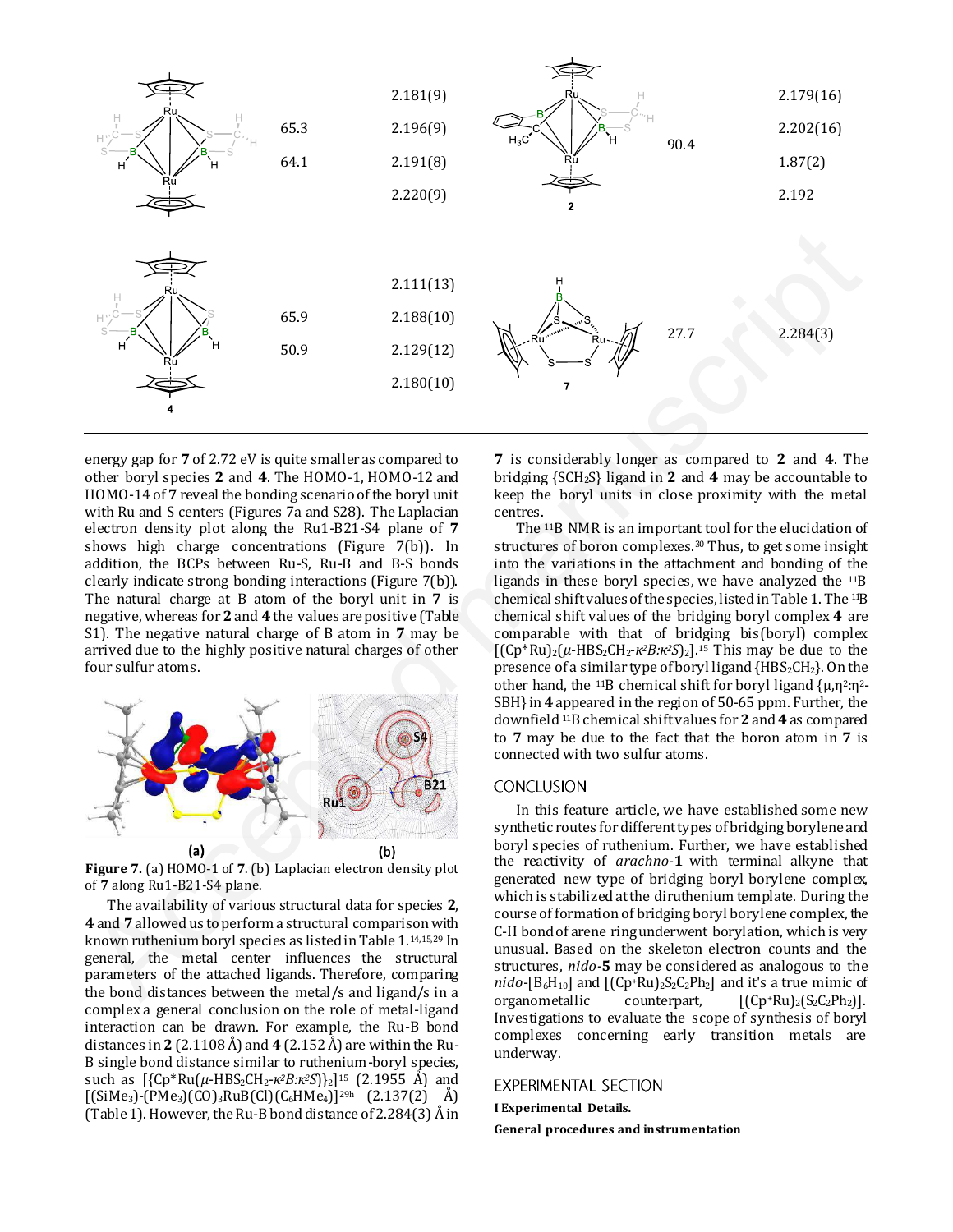All manipulations were conducted under an atmosphere of dry argon or in vacuo using standard Schlenk line or glove box techniques. Solvents (hexane, toluene, thf) were purified by distillation from appropriate drying agents (sodium/ benzophenone) under dry argon prior to use. CDCl3 was degassed by three freeze-pump-thaw cycles and stored over molecular sieves. [(Cp\*Ru)2B3H8(CS2H)],<sup>12</sup> **1** [Cp\*RuCl2]2, <sup>31</sup> and Li[BH2S3],<sup>32</sup> were prepared according to literature methods, while phenyl acetylene was obtained commercially and used as received. Thinlayer chromatography was performed on 250 mm aluminum supported silica gel TLC plates. NMR spectra were recorded on 400 and 500 MHz Bruker FT-NMR spectrometers. The residual solvent protons were used as reference  $(\delta,$  ppm, CDCl<sub>3</sub>, 7.26), while a sealed tube containing  $[Bu4N(B3H8)]$  in d6-benzene ( $\delta B$ , ppm, -30.07) was used as an external reference for the  $^{11}B{^1H}$  NMR. For <sup>13</sup>C{1H} NMR spectra, residual solvent carbon was used as a reference ( $\delta$ , ppm, CDCl<sub>3</sub>, 77.1). Mass spectra were recorded on Qtof Micro YA263 HRMS and 6545 Qtof LC/MS instruments. The infrared spectra were recorded on an Agilent Cary 630 FTIR spectrometer in dichloromethane solvent.

#### **I.1 Synthesis and Characterizations**

**Synthesis of 2 and 3a-b**: In a flame-dried Schlenk tube, the red solution of **1** (0.05 g, 0.084 mmol) and one equivalent of phenylacetylene in toluene (20 mL) were stirred at 80 °C for 56 hours. The solvent was evaporated in vacuum; residue was extracted into hexane/thf  $(95:5 \text{ v/v})$  and passed through celite. After removal of solvent, the residue was subjected to chromatographic work-up using silica gel TLC plates. Elution with hexane yielded purple **2** (0.013 g, 23%) and orange solids **3a**-**b**  $(-18%).$ 

**2**: MS (ESI<sup>+</sup>) calcd for C29H40Ru2S2<sup>+</sup> {[M]<sup>+</sup> + H – B2H} *m/z* 655.0680, found 655.0649; <sup>11</sup>B{<sup>1</sup>H} NMR (160 MHz, CDCl<sub>3</sub>, 22 °C):  $\delta$  = 90.4 (br, 1B); 1H NMR (500 MHz, CDCl3, 22 °C): *δ* = 8.70 (br, 1H; B*H*t), 7.57- 6.52 (m, 4H; Ph), 4.10 (s, 2H; C*H*2S2), 3.59 (s, 3H; C*H*3), 1.36 ppm (s, 30H; 2×Cp\*); 13C{1H} NMR (125 MHz, CDCl3, 22 °C): *δ* = 143.1 (*C*CH3), 128.7-119.8 (s, Ph), 91.5 (s, *C*5Me5), 51.5 (*C*H2S2), 37.3 (CCH<sub>3</sub>), 9.5 ppm (s, C<sub>5</sub>*Me*<sub>5</sub>); IR (CH<sub>2</sub>Cl<sub>2</sub>)  $\tilde{v}$  = 2411 cm<sup>-1</sup> (BH<sub>t</sub>).

**Synthesis of 4 and 5**: In a flame-dried Schlenk tube, the red solution of **1** (0.05 g, 0.084 mmol) in toluene (20 mL) was stirred at 80 °C for 48 hours. The solvent was evaporated in vacuum; residue was extracted into hexane/CH2Cl2  $(70:30 \text{ v/v})$  and passed through celite. After removal of solvent, the residue was subjected to chromatographic work-up using silica gel TLC plates. Elution with a hexane/CH2Cl2 (75:25 v*/*v) mixture yielded orange **4** (0.008 g, 17%) and green **5** (0.005 g, 10%).

**4**: MS (ESI+) calcd for C21H34Ru2BS<sup>3</sup> <sup>+</sup>{[M]<sup>+</sup> + H – BH} *m/z* 596.0025, found 596.0003; <sup>11</sup>B{1H} NMR (160 MHz, CDCl3, 22 °C): *δ* = 65.9 (br, 1B), 50.9 ppm (br, 1B); 1H NMR (500 MHz, CDCl3, 22 °C): *δ* = 6.24 (br, 2H; B*H*t), 2.84 (s, 2H; C*H*2S2), 1.73 ppm (s, 30H; 2×Cp\*); 13C{1H} NMR (100 MHz, CDCl3, 22 °C): *δ* = 94.0 (s, *C*5Me5), 40.3 (s, *C*H2S2), 10.2 ppm (s, C<sub>5</sub>*Me*<sub>5</sub>); IR (CH<sub>2</sub>Cl<sub>2</sub>)  $\tilde{v}$  = 2552, 2417 cm<sup>-1</sup> (BH<sub>t</sub>).

**5**: MS (ESI+) calcd for C21H35Ru2BS<sup>2</sup> <sup>+</sup>[M – BH]<sup>+</sup> *m/z* 566.0462, found 566.0492; <sup>11</sup>B{1H} NMR (160 MHz, CDCl3, 22 °C): *δ* = 13.5 ppm (br, 2B); 1H NMR (500 MHz, CDCl3, 22 °C): *δ* = 3.50, 3.12 (br, 2H; B*H*t), 1.60, 1.68 (s, 30H; 2×Cp\*), -0.20 (s, 3H, C*H*3), -4.44 ppm (br, 1H; B-*H*-B); 13C{1H} NMR (100 MHz, CDCl3, 22 °C): *δ* = 96.6 (s, *C*<sub>5</sub>Me<sub>5</sub>), 19.4 (s, C<sub>H3</sub>), 11.3, 10.6 ppm (s, C<sub>5</sub>Me<sub>5</sub>); IR (CH<sub>2</sub>Cl<sub>2</sub>)  $\tilde{v}$  = 2513(BHt), 2390 (BHb) cm<sup>-1</sup>.

**Synthesis of 6 and 7**: In a flame-dried Schlenk tube, a suspension of [Cp\*RuCl2]2 (0.05 g, 0.081 mmol) in 10 mL tetrahydrofuran at - 78 °C was charged dropwise with a freshly prepared solution of Li[BH2S3] in tetrahydrofuran (10 mL, 0.324 mmol, 0.0324 mol/L) over 15 min and kept under constant stirring for 24h at room temperature. The solvent was evaporated in vacuum; residue was extracted into hexane/CH<sub>2</sub>Cl<sub>2</sub> (60:40 v/v) and passed through celite. After removal of solvent, the residue was subjected to chromatographic work-up using silica gel TLC plates. Elution with a hexane/CH2Cl2 (80:20 v*/*v) mixture yielded blue **6** (0.016 g, 33%) and green **7** (0.010 g, 19%).

**6**: MS (ESI+) calcd for C20H30Ru2S<sup>4</sup> + [M]<sup>+</sup> *m/z* 601.9327, found 601.9351; <sup>1</sup>H NMR (500 MHz, CDCl<sub>3</sub>, 22 °C):  $\delta$  = 1.89 ppm (s, 30H; 2×Cp\*); 13C{1H} NMR (100 MHz, CDCl3, 22 °C): *δ* = 95.3 (s, *C*5Me5), 10.9 ppm (s, C5*Me*5).

**7**: MS (ESI+) calcd for C20H31Ru2S4B<sup>+</sup> [M]<sup>+</sup> *m/z* 612.9509, found 612.9529; <sup>11</sup>B{1H} NMR (160 MHz, CDCl3, 22 °C): *δ* = 27.7 ppm (br, 1B); 1H NMR (500 MHz, CDCl3, 22 °C): *δ* = 6.72 (br, 1H; B*H*t), 1.78 ppm (s, 30H;  $2\times Cp^*$ ); <sup>13</sup>C{<sup>1</sup>H} NMR (100 MHz, CDCl<sub>3</sub>, 22 °C):  $\delta$  = 95.3  $(s, C<sub>5</sub>Me<sub>5</sub>)$ , 10.6 ppm  $(s, C<sub>5</sub>Me<sub>5</sub>)$ ; IR  $(CH<sub>2</sub>Cl<sub>2</sub>)$   $\tilde{v} = 2524$  cm<sup>-1</sup> (BH<sub>t</sub>).

#### **I.2. X-ray Analysis Details**

Suitable X-ray quality crystals of **2**, **4**, **5**, **6** and **7** were grown by slow diffusion of a hexane-CH2Cl2 solution. The crystal data for **2**, **4** and **5** were collected and integrated using a Bruker AXS Kappa APEX2 CCD diffractometer with graphite monochromated Mo-Kα (λ = 0.71073 Å) radiation at 296(2) K. The crystal data for **6** and **7**  were collected and integrated using a D8 VENTURE Bruker AXS diffractometer with graphite monochromated Mo-K $\alpha$  ( $\lambda$  = 0.71073 Å) radiation at 150(2) K.The structure of **2** was solved by heavy atom methods using SIR92 and refined using SHELXL-2018/3.33,34 The structure of **4** was solved by heavy atom methods using SHELXT-2014/5 and refined using SHELXL-2018/3.34 The structure of **5** was solved by heavy atom methods using SHELXT-2014/5 and refined using SHELXL-2018/3.34 The structure of **6**  and **7** were solved by heavy atom methods using SHELXT-2015 and refined using SHELXL-2018/3.34 The molecular structures were drawn using Olex<sup>2</sup> software.<sup>35</sup> The non-hydrogen atoms were refined with anisotropic displacement parameters. Crystallographic data have been deposited with the Cambridge Crystallographic Data Center as supplementary publication no CCDC-1990065 (**2**), CCDC-1990066 (**4**), CCDC-1990067 (**5**), CCDC-1990068 (**6**) and CCDC-1990069 (**7**). These data can be obtained free of charge from The Cambridge Crystallographic Data Centre via www.ccdc.cam.ac.uk/data\_request/cif. and Stoffer F-N-Mi spectrossets. The residual solver Solveids Access 2000 Mindi of the spectrossets and [ma](http://www.ccdc.cam.ac.uk/data_request/cif)nuscripted manuscripted manuscripted manuscripted manuscripted manuscripted manuscripted manuscripted manuscripted

Crystal data for **2**: C29H40B2Ru2S2, *M<sup>r</sup>* = 676.49, Tetragonal, space group *I* 41/a, *a* = 13.1579(4) Å, *b* = 13.1579(4) Å, *c* = 32.8239(16) Å, *α* = 90°, *β* = 90°, *γ* = 90°, *V* = 5682.8(4) Å<sup>3</sup> , *Z* = 8, *ρ*calcd = 1.581  $g/cm^3$ ,  $\mu = 1.227$  mm<sup>-1</sup>,  $F(000) = 2752$ ,  $R_1 = 0.0470$ ,  $wR_2 = 0.1030$ , 1972 independent reflections [2θ≤49.976°] and 192 parameters.

Crystal data for **4**: C21H34B2Ru2S3, *M<sup>r</sup>* = 606.42, Triclinic, space group *P*-1, *a* = 13.9273(5) Å, *b* = 14.3620(7) Å, *c* = 14.7096(7) Å, *α* = 76.888(3)°, *β* = 64.981(2)°, *γ* = 64.953(2)°, *V* = 2411.37(19) Å<sup>3</sup> , *Z*   $= 4$ ,  $\rho_{\text{calcd}} = 1.670 \text{ g/cm}^3$ ,  $\mu = 1.518 \text{ mm}^{-1}$ ,  $F(000) = 1224$ ,  $R_1 = 0.0454$ , *wR<sup>2</sup>* = 0.0830, 4236 independent reflections [2θ≤49.998°] and 521 parameters.

Crystal data for **5**: C21H36B2Ru2S2, *M<sup>r</sup>* = 576.38, Monoclinic, space group *P*21/*c*, *a* = 14.329(4) Å, *b* = 9.1095(16) Å, *c* = 19.357(5) Å, *α* = 90°, *β* = 105.817(8)°,*γ* = 90°, *V* = 2431.0(10) Å<sup>3</sup> , *Z* = 4, *ρ*calcd = 1.575 g/cm<sup>3</sup> , *μ* = 1.419 mm–<sup>1</sup> , *F*(000) = 1168, *R*<sup>1</sup> = 0.0932, *wR*2 = 0.2001, 5447 independent reflections [2θ≤44.204° ] and 268 parameters.

Crystal data for **6**: C20H30Ru2S4, *M<sup>r</sup>* = 600.82, Monoclinic, space group *P*21/*c*, *a* = 15.2538(14) Å, *b* = 10.4684(9) Å, *c* = 15.1172(13) Å, *α* = 90°, *β* = 107.016(3)°,*γ* = 90°, *V* = 2308.3(4) Å<sup>3</sup> , *Z* = 4, *ρ*calcd = 1.729 g/cm<sup>3</sup> , *μ* = 1.673 mm–<sup>1</sup> , *F*(000) = 1208, *R*1 = 0.0222, *wR*2 = 0.0532, 4829 independent reflections [2θ≤54.962° ] and 245 parameters.

Crystal data for **7**: C20H31BRu2S4, *M<sup>r</sup>* = 612.64, Monoclinic, space group *P*21/*n*, *a* = 7.9142(7) Å, *b* = 20.1634(19) Å, *c* = 15.2351(14) Å, *α* = 90°, *β* = 100.935(4)°, *γ* = 90°, *V* = 2387.0(4) Å<sup>3</sup> , *Z* = 4, *ρ*calcd = 1.705 g/cm<sup>3</sup>,  $μ = 1.619$  mm<sup>-1</sup>,  $F(000) = 1232$ ,  $R_1 = 0.0241$ ,  $wR_2 =$ 0.0517, 4737 independent reflections [2θ≤54.968°] and 257 parameters.

### **ASSOCIATED CONTENT**

#### Supporting Information

The Supporting Information is available free of charge on the ACS Publications website at DOI: xx. It contains <sup>1</sup>H, <sup>11</sup>B{<sup>1</sup>H}, <sup>13</sup>C{1H} NMR, mass spectra and X-ray analysis for complexes **2**,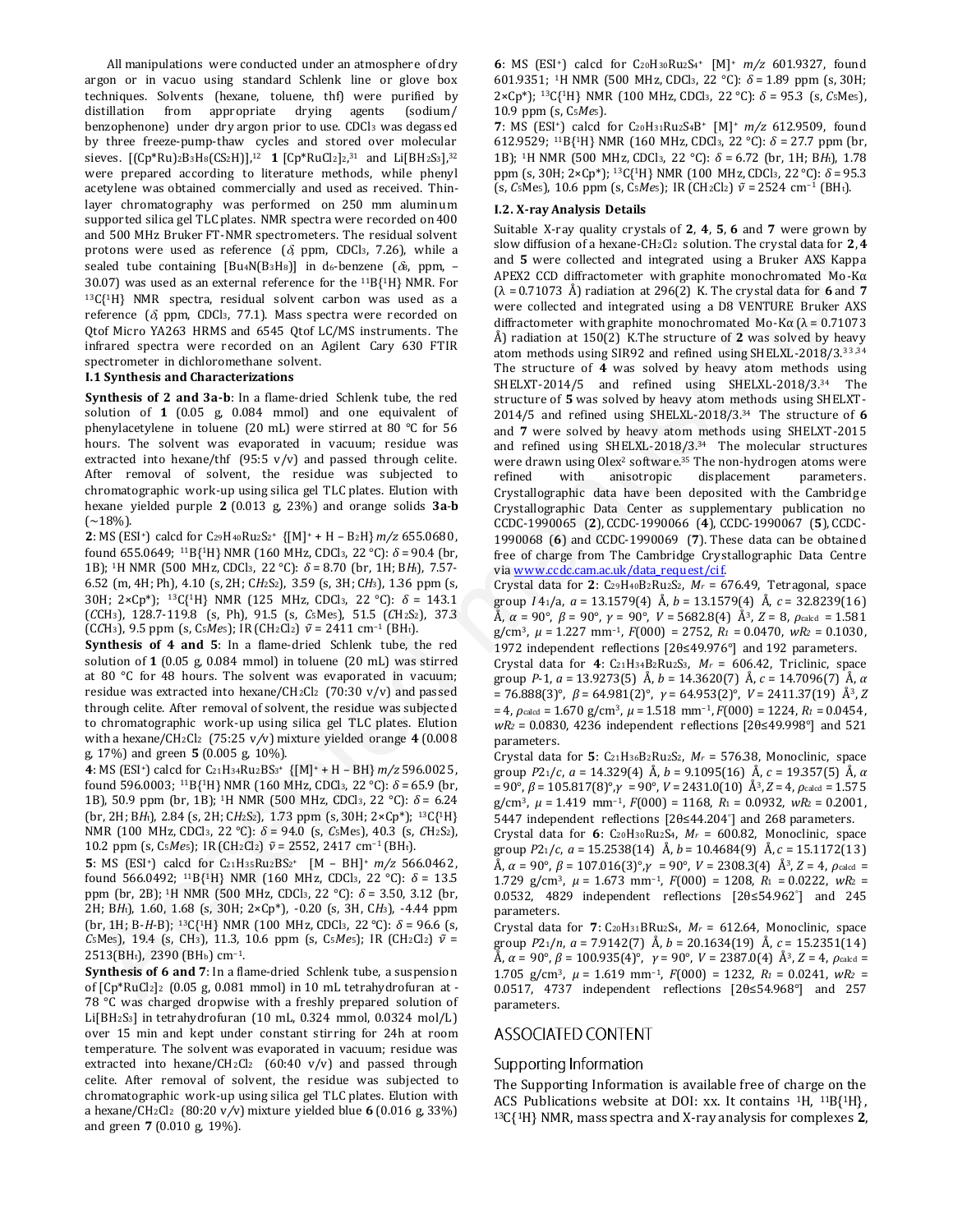**4**, **5**, **6** and **7**. This material is available free of charge via the internet a[t http://pubs.acs.org.](http://pubs.acs.org/)

### **AUTHOR INFORMATION**

### Corresponding Author

\*E-mail: [sghosh@iitm.ac.in.](mailto:sghosh@iitm.ac.in) Tel: +91-44-22574230. Fax: +91 44-22574202

### **Author Contributions**

The manuscript was written through contributions of all authors. All authors have given approval to the final version of the manuscript.  $§ S. K.$  and U.K. are equal second authors.

The authors declare no competing financial interest.

This work was supported by the Indo-French Center for the Promotion of Advanced Research (IFCPAR-CEFIPRA), Grant No. 5905-1, New Delhi, India. K.S. thanks CSIR, India for the research fellowship. The authors are thankful to Dr. Babu Varghese for the help to solve the X-ray structures.

- (1) (a) Contemporary Metal Boron Chemistry I. Borylenes , Boryls, Borane σ-complexes, and Borohydrides. Eds. T. B. Marder, Z. Lin, *Struct. Bond.* (Berlin), **2008**, *130*, 1-202. (b) Braunschweig, H.; Kollann, C.; Rais, D. Transition‐Metal Complexes of Boron—New Insights and Novel Coordination Modes. *Angew. Chem. Int. Ed.* **2006**, *45*, 5254-5274.
- (2) (a) Boron Beyond the Icosahedral Barrier: A 16-Vertex Metallaborane: Roy, D. K.; Bose, S. K.; Anju, R. S.; Mondal, B.; Ramkumar, V.; Ghosh, S. *Angew. Chem. Int. Ed.* **2013**, *52*, 3222-3226. (b) Ghosh, S.; Noll, B. C. Fehlner, T. P. Borane Mimics of Classic Organometallic Compounds:  $[(Cp*Ru)BaH<sub>14</sub> (RuCp*)]<sup>0,+</sup>$ , Isoelectronic Analogues of Dinuclear Pentalene Complexes. *Angew. Chem. Int. Ed.* **2005**, *44*, 6568-6571. (c) Bose, S. K.; Geetharani, K.; Varghese, B.; Ghosh, S. Unusual Organic Chemistry of a Metallabor ane Substrate: Formation of Tantalaborane Complex with Bridging Acyl Group (*μ*,*η* <sup>2</sup>). *Inorg. Chem.* **2010**, *49*, 6375- 6377.
- (3) (a) Borthakur, R.; Saha, K.; Kar, S.; Ghosh, S. Recent advances in transition metal diborane(6), diborane(4) and diborene(2) chemistry. *Coord. Chem. Rev.* **2019**, *399*, 213021. (b) Ramalakshmi, R.; Saha, K.; Roy, D. K.; Varghese, B.; Phukan, A. K.; Ghosh, S. New Routes to a Series of σ-Borane/Borate Complexes of Molybdenum and Ruthenium. *Chem. Eur. J.* **2015**, *21*, 17191-17195. (c) Saha, K.; Ramalakshmi, R.; Gomosta, S.; Pathak, K.; Dorcet, V.; Roisnel, T.; Halet, J.-F.; Ghosh, S. Design, Synthesis and Chemistry of Bis(σ)borate and Agostic Complexes of Group-7 Metals. *Chem. Eur. J.* **2017**, *23*, 9812-9820. (d) Roy, D. K.; Borthakur, R.; Bhattacharyya, S.; Ramkumar, V.; Ghosh, S. Borate-based ligands with soft heterocycles and their ruthenium complexes. *J. Organomet. Chem.* **2015**, *799-800*, 132-137. (e) Roy, D. K.; De, A.; Panda, S.; Varghese, B.; Ghosh, S. Chemistry of N,S-heterocyclic Carbene and Metallaboratr ane Complexes: A Novel η<sup>3</sup> -BCC-Borataallyl Complex. *Chem. Eur. J.* **2015**, *21*, 13732-13738. under all the states of the state is of the limit of the state is the state of the state of the state of the state of the state of the state of the state of the state of the state of the state of the state of the state of
- (4) Brown, H. C.; Rao, B. C. S. A new technique for the conversion of olefins into organoboranes and related alcohols. *J. Am. Chem. Soc.* **1956**, *78*, 5694-5695.
- (5) (a) Chong, C. C.; Kinjo, R. Catalytic Hydroboration of Carbony l Derivatives, Imines, and Carbon Dioxide. *ACS Catal.* **2015**, *5*, 3238-3259. (b) Obligacion, J. V.; Chirik, P. J. Earth-abundant

transition metal catalysts for alkene hydrosilylation and hydroboration. *Nat. Rev. Chem.* **2018**, *2*, 15-34.

- (6) (a) Männig, D.; Nöth, H. Catalytic Hydroboration with Rhodium Complexes. *Angew. Chem. Int. Ed. Engl.* **1985**, *24*, 878-879. (b) Zuo, Z.; Wen, H.; Liu, G.; Huang, Z.; Cobalt-Catalyzed Hydroboration and Borylation of Alkenes and Alkynes. *Synlett.* **2018**, *29*, 1421-1429.
- (7) Mkhalid, I. A. I.; Barnard, J. H.; Marder, T. B.; Murphy, J. M.; Hartwig, J. F. C-H Activation for the Construction of C-B Bonds. *Chem. Rev.* **2010**, *110*, 890-931.
- (8) (a) Shoba, V. M.; Thacker, N. C.; Bochat, A. J.; Takacs, J. M. Synthesis of Chiral Tertiary Boronic Esters by Oxime-Directed Catalytic Asymmetric Hydroboration. *Angew. Chem. Int. Ed.* **2016**, *55*, 1465-1469. (b) Mazet, C.; Gerard, D. Highly regio- and enantioselective catalytic asymmetric hydroboration of α-substituted styrenyl derivatives. *Chem. Commun.* **2011**, 298-300.
- (9) (a) Weiss, R.; Bowser, J. R.; Grimes, R. N. Studies of  $2-(\eta^5-$ C5H5)CoB4H8, a Cobaltaborane Analogue of B5H9; *Inorg. Chem.* **1978**, *17*, 1522-1527. (b) A Mechanistic Study of the Utilization of arachno-Diruthenaborane [(Cp\*RuCO)2B2H6] as an Active Alkyne-Cyclotrimerization Catalyst. Geetharani, K.; Tussupbayev, S.; Borowka, J.; Holthausen, M. C.; Ghosh, S. *Chem. Eur. J.* **2012**, *18*, 8482-8489. (c) Bose, S. K.; Roy, D. K.; Shankhari, P.; Yuvaraj, K.; Mondal, B.; Sikder, A.; Ghosh, S. Syntheses and Characterization of New Vinyl-Borylene Complexes by the Hydroboration of Alkynes with [(μ3- BH)(Cp\*RuCO)2(μ-CO)Fe(CO)3]. *Chem. Eur. J.* **2013**, *19*, 2337- 2343.
- (10) (a) Yan, H.; Beatty A. M.; Fehlner, T. P. Reactivity of Dimetallapentaboranes *nido*‐[CpM2B3H7] with Alkynes: Insertion to Form a Ruthenacarborane (M=RuH) versus Catalytic Cyclotrimerization to Form Arenes (M=Rh). *Angew. Chem. Int. Ed.* **2001**, *40*, 4498-4501. (b) Bould, J.; Rath, N. P.; Barton, L. Metallaborane Heteroatom Incorporation Reactions: Metallacarboranes, Metalla-thiaboranes, and an Iridaazaborane from Iridanonaborane Precursors. *Organometallics* **1996**, *15,* 4916-4929.
- (11) (a) Anju, R. S.; Mondal, B.; Saha, K.; Panja, S.; Varghese, B.; Ghosh, S. Hydroboration of Alkynes with Zwitterionic Ruthenium-Borate Complex: Novel Vinylborane Complexes . *Chem. Eur. J*. **2015**, *21*, 11393-11400. (b) Saha, K.; Joseph, B.; Ramalakshmi, R.; Anju, R. S.; Varghese, B.; Ghosh, S. η<sup>4</sup>-HBCCσ,π‐Borataallyl Complexes of Ruthenium Comprising an Agostic Interaction. *Chem. Eur. J.* **2016**, *22*, 7871-7878. (c) Saha, K.; Joseph, B.; Borthakur, R.; Ramalakshmi, R.; Roisnel, T.; Ghosh, S. Chemistry of ruthenium σ-borane complex,  $[Cp*RuCO(\mu-H)BH_2L]$   $(Cp* = \eta^5-C_5Me_s; L = C_7H_4NS_2)$  with terminal and internal alkynes: Characterization of vinyl hydroborate and vinyl complexes of ruthenium. *Polyhedron* **2017**, *125*, 246-252. (d) Gomosta, S.; Saha, K.; Kaur, U.; Pathak, K.; Roisnel, T.; Phukan, A. K.; Ghosh, S. Hydroboration of Alkynes: η<sup>4</sup> -Alkene–Borane versus η<sup>4</sup> -E-Boratabutadiene: *Inorg. Chem.* **2019**, 58, 9992-9997.
- (12) Anju, R. S.; Saha, K.; Mondal, B.; Dorcet, V.; Roisnel, T.; Halet , J.-F.; Ghosh, S. Chemistry of Diruthenium Analogue of Pentaborane(9) With Hetero-cumulenes: Towards Novel Trimetallic Cubane-type Clusters. *Inorg. Chem.* **2014**, *53*, 10527-10535.
- (13) (a) Lenczyk, C.; Roy, D. K.; Oberdorf, K.; Nitsch, J.; Dewhurst , R. D.; Radacki, K.; Halet, J.-F.; Marder, T. B.; Bickelhaupt, M.; Braunschweig, H. Toward Transition-Metal-Templat ed Construction of Arylated B4 Chains by Dihydroborane Dehydrocoupling. *Chem. Eur. J.* **2019**, *25*, 16544-16549. (b) Yuvaraj, K.; Roy, D. K.; Geetharani, K.; Mondal, B.; Anju, V. P.; Shankhari, P.; Ramkumar, V.; Ghosh, S. Chemistry of Homo and Heterometallic Bridged-Borylene Complexes . *Organometallics* **2013**, *32*, 2705-2712. (c) Sharmila, D.; Mondal, B.; Ramalakshmi, R.; Kundu, S.; Varghese, B.; Ghosh,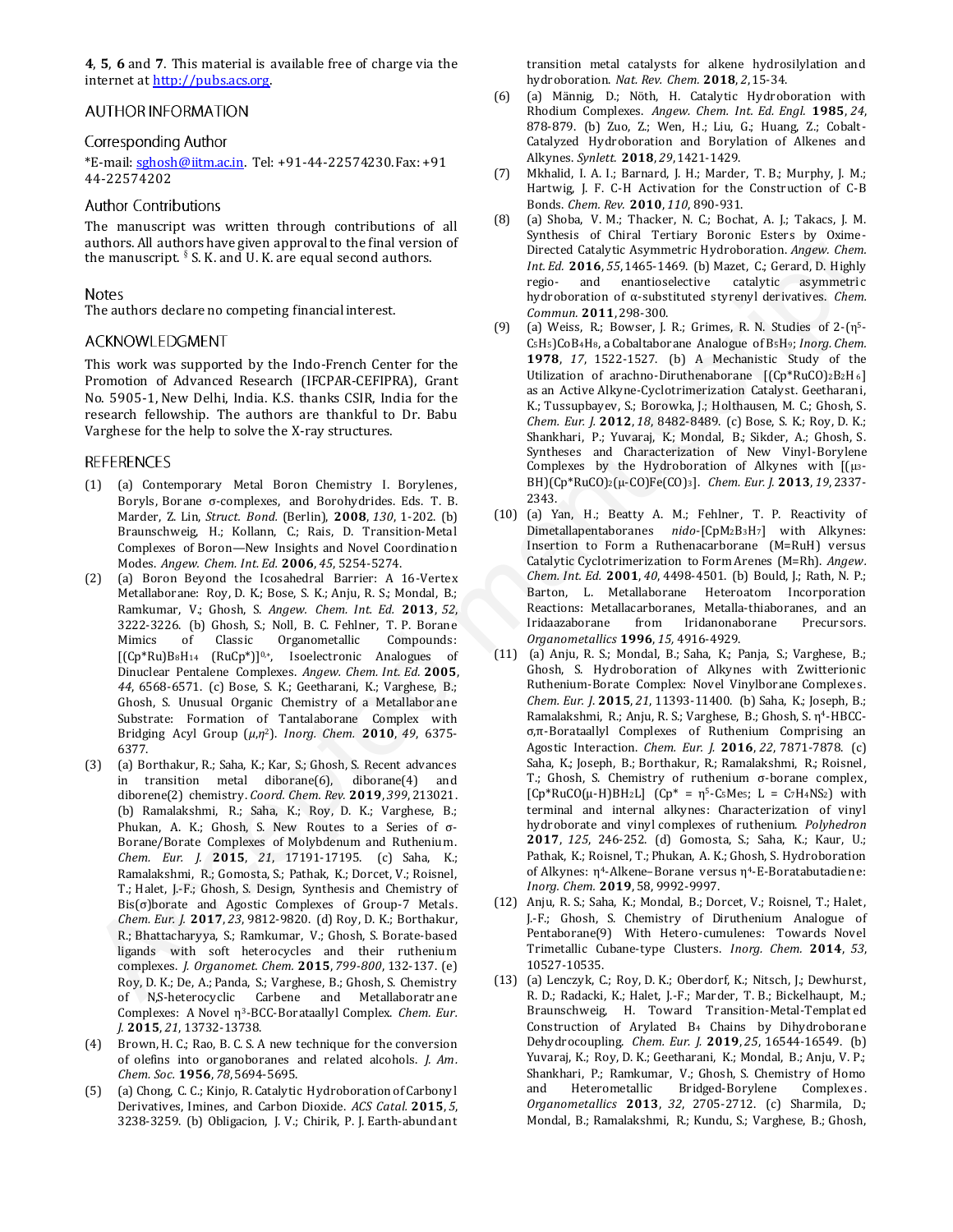S. First-row Transition Metal-Diborane and Borylene Complexes. *Chem. Eur. J.* **2015**, *21*, 5074-5083. (d) Sharmila, D.; Yuvaraj, K.; Barik, S. K.; Roy, D. K.; Chakrahari, K. K.; Ramalakshmi, R.; Mondal, B.; Varghese, B.; Ghosh, S. Novel Heteronuclear Bridged-Borylene Complexes Derived from [Cp\*CoCl]2 and Mono-Metal Carbonyl Fragments (Cp\*=η<sup>5</sup> - C5Me5). *Chem. Eur. J*. **2013**, *19,* 15219-15225.

- (14) Anju, R. S.; Roy, D. K.; Geetharani, K.; Mondal, B.; Varghese, B.; Ghosh, S. A fine tuning of metallaborane to bridged-bory l complex,  $[(Cp*Ru)2(μ-H)(μ-CO)(μ-Bcat)]$  (cat = 1,2-02C6H<sub>4</sub>; Cp\* =η<sup>5</sup> -C5Me5). *Dalton Trans.* **2013**, *42*, 12828-12831.
- (15) Saha, K.; Kaur, U.; Kar, S.; Mondal, B.; Joseph, B.; Sudhadevi, P. K.; Antharjanam; Ghosh, S. Trithia-diborinane and Bis(bridging-boryl) Complexes of Ruthenium Derived from a [BH3(SCHS)]<sup>−</sup> Ion. *Inorg. Chem.* **2019**, *58*, 2346-2353.
- (16) Stennett, T. E.; Mattock, J. D.; Vollert, I.; Vargas, A.; Braunschweig, H. Unsymmetrical, Cyclic Diborenes and Thermal Rearrangement to a Borylborylene. *Angew. Chem. Int. Ed.* **2018**, *57*, 4098-4102.
- (17) Perdew, J. P.; Burke, K.; Ernzerhof, M. Generalized Gradient Approximation Made Simple. *Phys. Rev. Lett.* **1996**, *77*, 3865- 3868.
- (18) Weigend, F.; Ahlrichs, R. Balanced basis sets of split valence, triple zeta valence and quadruple zeta valence quality for H to Rn: Design and assessment of accuracy *Phys. Chem. Chem. Phys.* **2005**, *7*, 3297-3305.
- (19) EMSL Basis Set Exchange Library. https://bse.pnl.gov/bse/portal
- (20) Andrae, D.; Häuβermann, U.; Dolg, M.; Stoll, H.; Preuβ, H. Energy-adjusted ab *initio* pseudopotentials for the second and third row transition elements *Theor. Chim. Acta.* **1990**, *77*, 123-141.
- (21) Wiberg, K. Application of the POPLE-SANTRY-SEGAL CNDO method to the cyclopropylcarbinyl and cyclobutyl cation and to bicyclobutane *Tetrahedron* **1968**, *24*, 1083-1096.
- (22) Saha, K.; Kaur, U.; Borthakur, R.; Ghosh S. Synthesis of Trithiaborinane Complexes Stabilized in Diruthenium Core:  $[(Cp*Ru)_{2}\{(n^{1}-S)(n^{1}-CS)(CH_{2})_{2}S_{3}BR]$   $(R = H \text{ or } SMe).$ *Inorganics* **2019**, *7*, 21.
- (23) Saha, K.; Ghorai, S.; Kar, S.; Saha, S.; Halder, R.; Raghavendr a, B.; Jemmis, E. D.; Ghosh, S. Stabilization of Classical [B2H5]‐: Structure and Bonding of  $[(Cp*Ta)2(BzH5)(µ-H)L2]$   $(Cp* = η<sup>5</sup> -$ C5Me5; L = SCH2S). *Angew. Chem. Int. Ed.* **2019**, *58*, 17684- 17689.
- (24) Kaneko, T.; Ninagawa, H.; Matsuoka, M.; Takao T. Synthesis and Properties of a Triruthenium Hydrido Complex Capped by a μ3‑Oxoboryl Ligand. *Organometallics* **2019**, *38*, 2239- 2249.
- (25) Lei, X.; Shang, M.; Fehlner, T. P. Chemistry of Dimetallaboranes Derived from the Reaction of [Cp\*MCl2] <sup>2</sup> with Monoboranes (M = Ru, Rh; Cp\* = η<sup>5</sup> -C5Me5). *J. Am. Chem. Soc.* **1999**, *121*, 1275-1287.
- (26) Rao, C. E.; Yuvaraj K.; Ghosh, S. Diruthenium Analogues of Hexaborane(10) and Pentaborane(9): Synthesis and Structural Characterization of [(1,2-Cp\*Ru)2B2H6S2] and  $[(2,3-Cp*Ru)_{2}B_{3}H_{6}(\mu-\eta^{1}-EPh)],$  (E = S, Se and Te) (Cp<sup>\*</sup> =  $\eta^{5}$ -C5Me5). *J*. *Organomet. Chem*. **2015**, *776*, 123-128.
- (27) (a) Wade, K. The structural significance of the number of skeletal bonding electron-pairs in carboranes, the higher boranes and borane anions, and various transition-metal carbonyl cluster compounds. *J. Chem. Soc., Chem. Commun.*, **1971**, 792-793. (b) Wade, K. Structural and Bonding Patterns in Cluster Chemistry. *Adv. Inorg. Chem. Radiochem.* **1976**, *18*, 1-66.
- (28) Rauchfuss, T. B.; Rodgers, D. P. S.; Wilson, S. R. Synthesis of a New Type of Metal Dithiolene Complex via an Induced

Reaction of Acetylenes with a Ruthenium Sulfide*. J. Am. Chem. Soc.* **1986**, *108*, 3114-3115.

- (29) (a) Koren-Selfridge, L.; Query, I. P.; Hanson, J. A.; Isley, N. A.; Guzei, I. A.; Clark, T. B. Synthesis of Ruthenium Boryl Analogues of the Shvo Metal-Ligand Bifunctional Catalyst. *Organometallics* **2010**, *29*, 3896-3900. (b) Braunschweig, H.; Kollann, C.; Klinkhammer, K. W. Boryl and Bridged Borylene Complexes of Iron and Ruthenium. *Eur. J. Inorg. Chem.* **1999**, 1523-1529. (c) Yasue, T.; Kawano, Y.; Shimoi, M. Syntheses and Structures of Trimethylphosphine-complexed Primary Boryl Complexes of Group 8 Metals, Cp\*M(CO)2(BH2·PMe<sup>3</sup> ) (M = Fe, Ru). *Chem. Lett.* **2000**, *29*, 58-59. (d) Braunschweig, H.; Koster, M.; Wang, R. Diborane(4)yl Complexes of Molybdenum and Ruthenium. *Inorg. Chem.* **1999**, *38*, 415- 416. (e) McQueen, C. M. A.; Hill, A. F.; Sharma, M.; Singh, S. K.; Ward, J. S.; Willis, A. C.; Young, R. D. Synthesis and reactivity of osmium and ruthenium PBP–LXL boryl pincer complexes . *Polyhedron* **2016**, *120*, 185-195. (f) Miyada, T.; Kwan, E. H.; Yamashita, M. Synthesis, Structure, and Bonding Properties of Ruthenium Complexes Possessing a Boron-Based PBP Pincer Ligand and Their Application for Catalytic Hydrogenation. *Organometallics* **2014**, *33*, 6760-6770. (g) Murphy, J. M.; Lawrence, J. D.; Kawamura, K.; Incarvito, C.; Hartwig, J. F. Ruthenium-Catalyzed Regiospecific Borylation of Methyl C-H Bonds. *J. Am. Chem. Soc.* **2006**, *128*, 13684- 13685. (h) Braunschweig, H.; Damme, A.; Dewhurst, R. D.; Radacki, K.; F. Weißenberger, Wennemann, B.; Ye, Q. Fundamental Differences between Group 8 Metals: Unexpected Oxidation State Preferences and Mechanisms in Ruthenium Borylene Complex Formation. *Chem. Eur. J.* **2016**, *22*, 8471-8474. (i) Yamamoto, K.; Mohara, Y.; Mutoh, Y.; Saito; S. Ruthenium-Catalyzed (Z)‑Selective Hydroboration of Terminal Alkynes with Naphthalene-1,8-diaminatoborane. *J. Am. Chem. Soc.* **2019**, *141*, 17042-17047. (13) Mok Koster, U. Koster, Mok Koster, Mok Koster, Mok Koster, Mok Koster, Mok Koster, Mok Koster, Mok Koster, Mok Koster, Mok Koster, Mok Koster, Mok Koster, Mok Koster, Mok Koster, Mok Koster, Mok Koster, Mok Koster, M
	- (30) Hermanek, S. 11B NMR Spectra of Boranes, Main-Group Heteroboranes, and Substituted Derivatives. Factors Influencing Chemical Shifts of Skeletal Atoms. *Chem. Rev.* **1992**, *92*, 325-362.
	- (31) Koelle, U.; Kossakowski, J.; Grumbine, D.; Tilley, T. D. Di-μ-Chloro-Bis[(η<sup>5</sup> -Pentamethylcyclopentadienyl)- Chlororuthenium (III)], {Cp\*RuCl2]2 and Di-μ-methoxo - Bis(η<sup>5</sup> -Pentamethylcyclopentadienyl)-diruthenium(II), [Cp\*RuOMe]2. *Inorg. Synth.* **1992**, *29*, 225-228.
	- (32) Lalancette, J. M.; Frêche. A.; Monteux. R. Reductions with sulfurated borohydrides. I. Preparation of sulfurated borohydrides. *Can. J. Chem.* **1968**, *46*, 2754-2757.
	- (33) Altomare, A.; Cascarano, G.; Giacovazzo, C.; Guagliardi, A.; Burla, M. C.; Polidori, G.; Camalli, M. SIR92 - a program for automatic solution of crystal structures by direct methods, *J. Appl. Crystallogr.* **1994**, *27*, 435-436.
	- (34) Sheldrick, G. M. Crystal structure with SHELXL, *Acta Crystallogr. Sect. C* **2015**, *71*, 3-8.
	- (35) Dolomanov, O. V.; Bourhis, L. J.; Gildea, R. J.; Howard, J. A. K.; Puschmann, H. OLEX<sup>2</sup>: a complete structure solution, refinement and analysis program, *J. Appl. Cryst.* **2009**, *42*, 339-341.

New synthetic methods for ruthenium borylene and boryl complexes have been developed. Thermolysis of *arachno*ruthenaborane,  $[(Cp*Ru)_{2}B_{3}H_{8}(CS_{2}H)]$  with phenyl acetylene led to the formation of ruthenium bridging boryl borylene complex,  $[(Cp*Ru)_{2}(\mu-HBS_{2}CH_{2}‐\kappa^{2}B:\kappa^{2}S)\{\mu-B(C_{6}H_{4})C(Me)-\kappa^{2}B:\kappa^{2}C\}]$  via the hydroboration of alkyne (see picture).